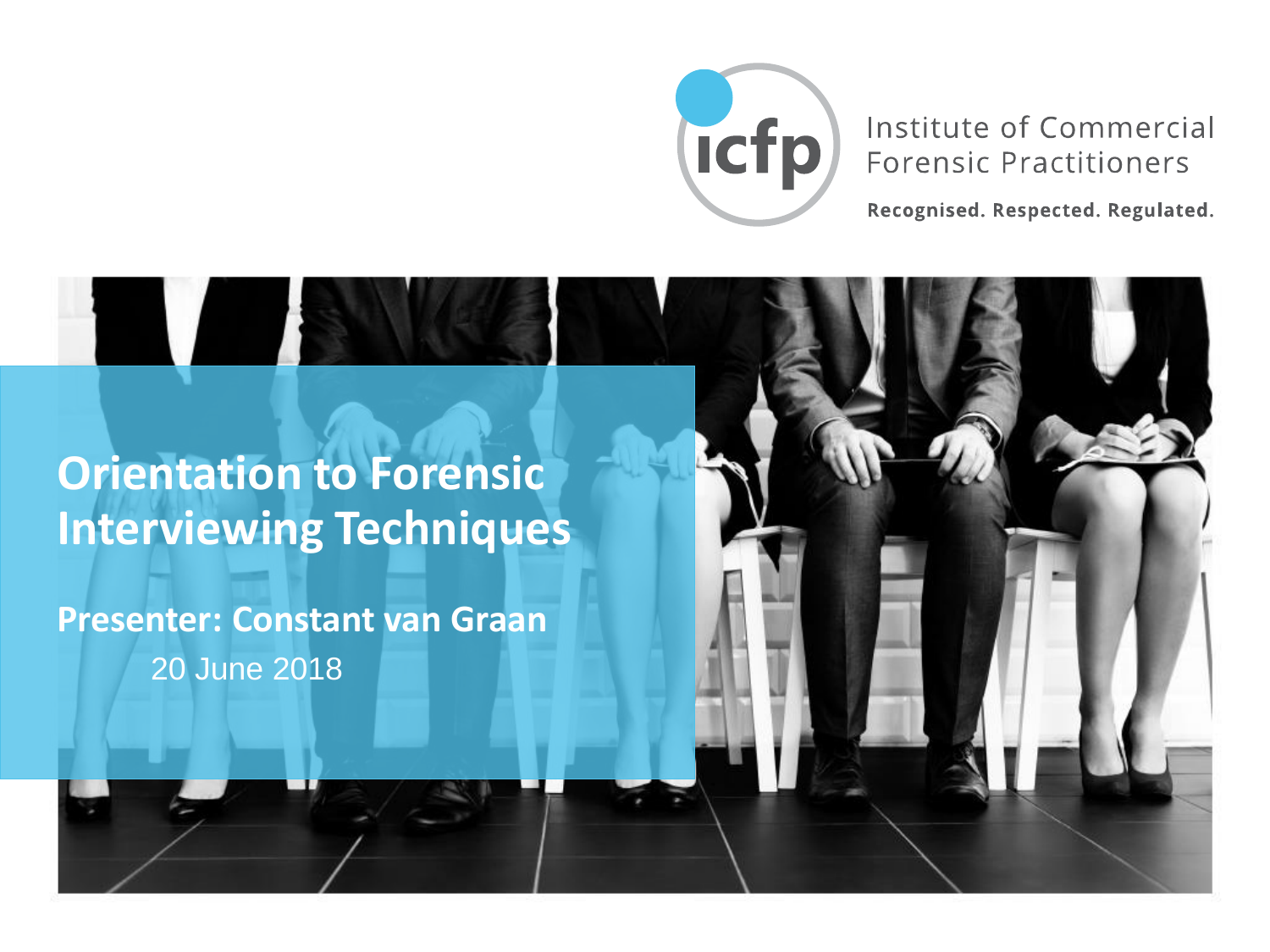## **Useless fact of the day**



#### **There are more stars in the universe than there are grains of sand on all the world's beaches**

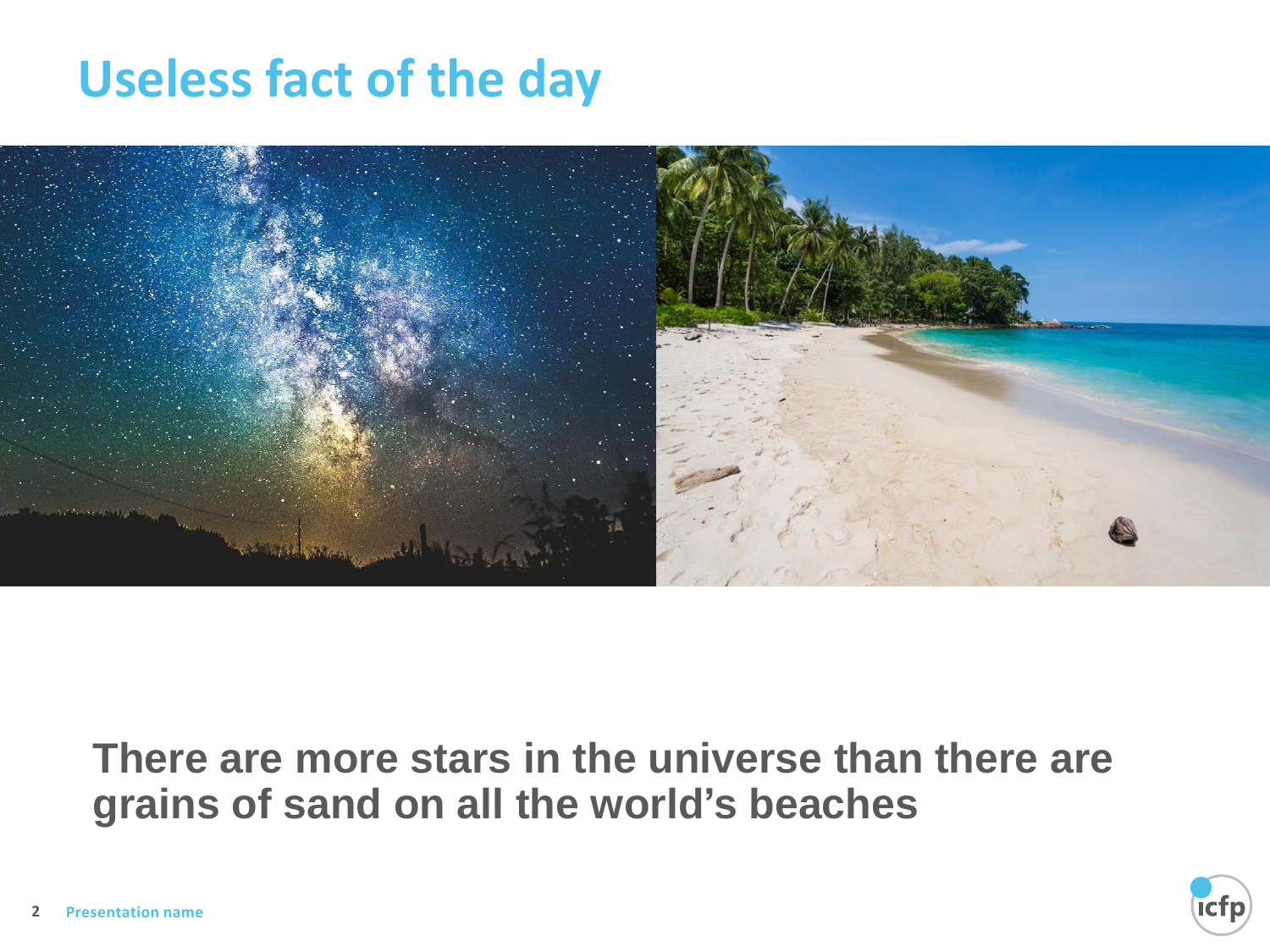#### **Outcomes**

- Describe what interviewing is
- Describe what forensic interviewing is
- **EXEDE EXECTS:** Discuss why forensic interviewing is important
- . Provide an overview of how psychology fits into forensic interviewing
- Discuss the main forensic interviewing techniques
- . Discuss person-centred interviewing
- Discuss how interviewing techniques should be assessed and measured

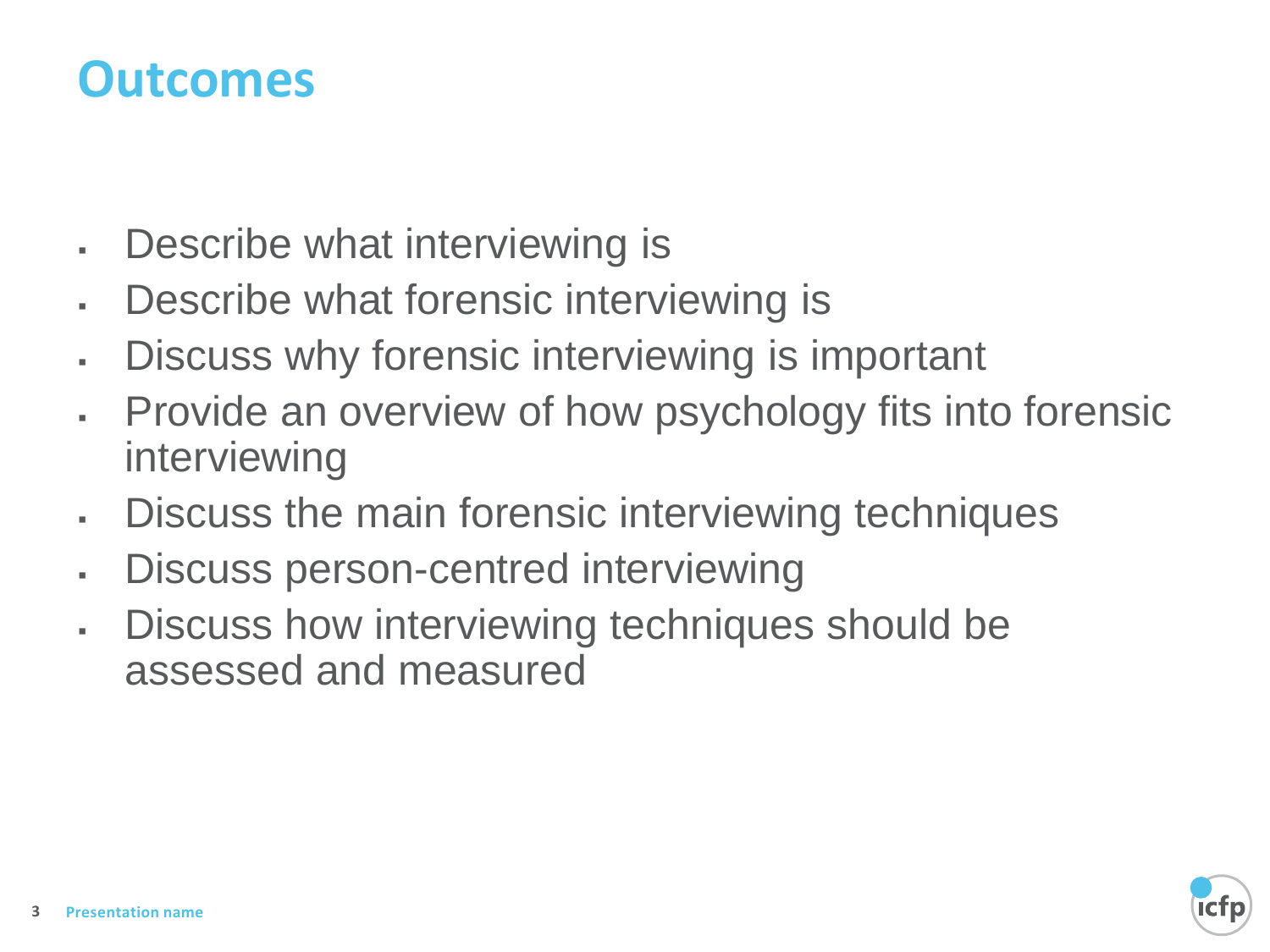## **What is interviewing?**

- An interview is a conversation aimed at obtaining desired information from a respondent
- Interviews differ from normal conversations:
- 1. Interviews take place in a controlled environment; and
- 2. Parties to an interview have established roles: one person (the interviewer) questions to the respondent (the interviewee), who is expected in turn to answer or attempt to answer the enquiries

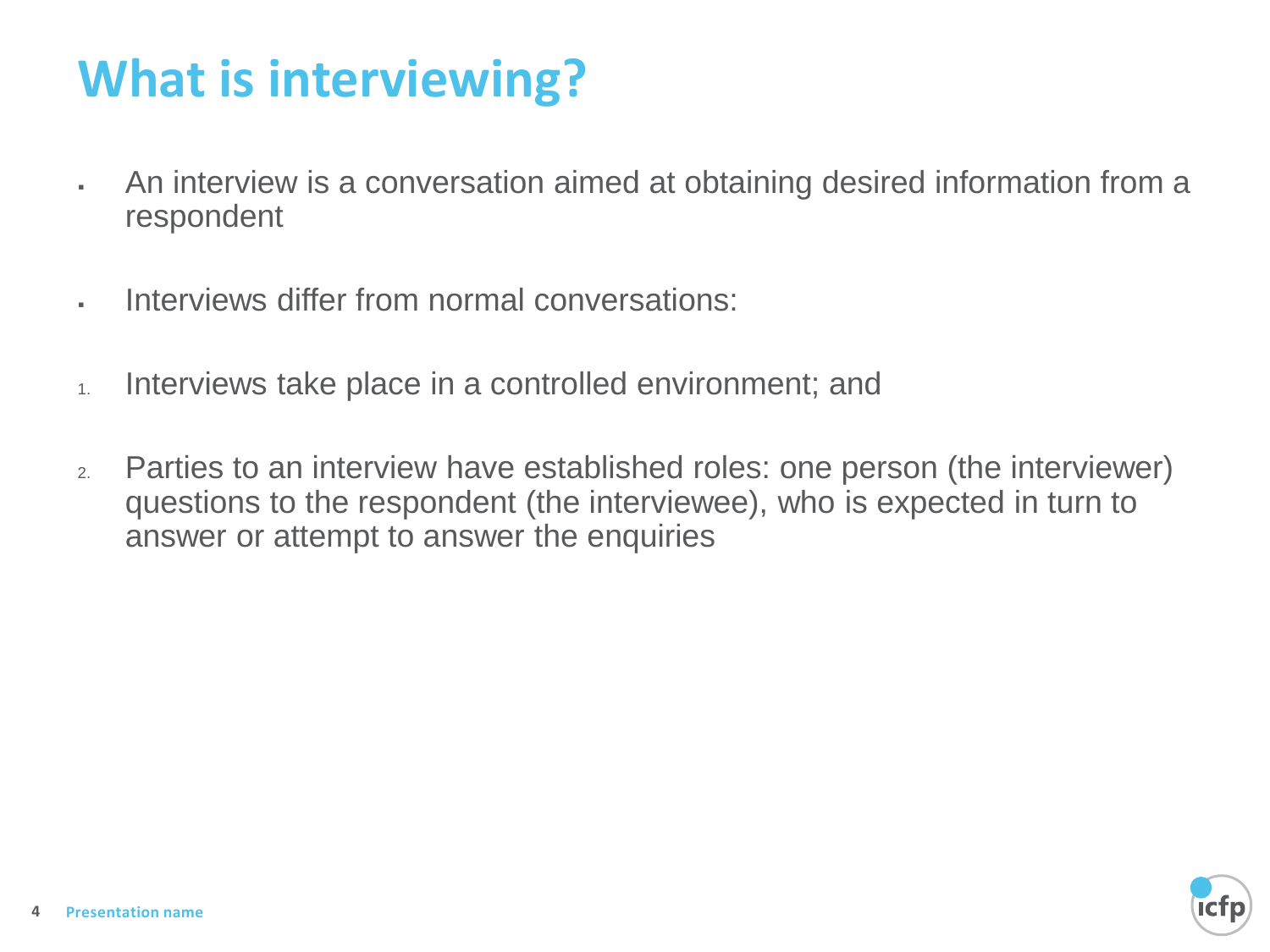## **Different types of interviewing**

- **EXE** Depends on the context of the interview (e.g. telephone call for research purposes vs terrorist being questioned over a bombing)
- Different types, including:
- ❑ Mass media interviews;
- ❑ Opinion polls;
- ❑ Clinical/therapeutic interviews;
- ❑ Job interviews;
- ❑ Police interrogation; and
- □ Forensic interview.
- Various others
- $\blacksquare$  Purpose of each interview differs  $-$  e.g. therapeutic interview  $-$  aims to assess, diagnose and improve an individual's psychological well-being

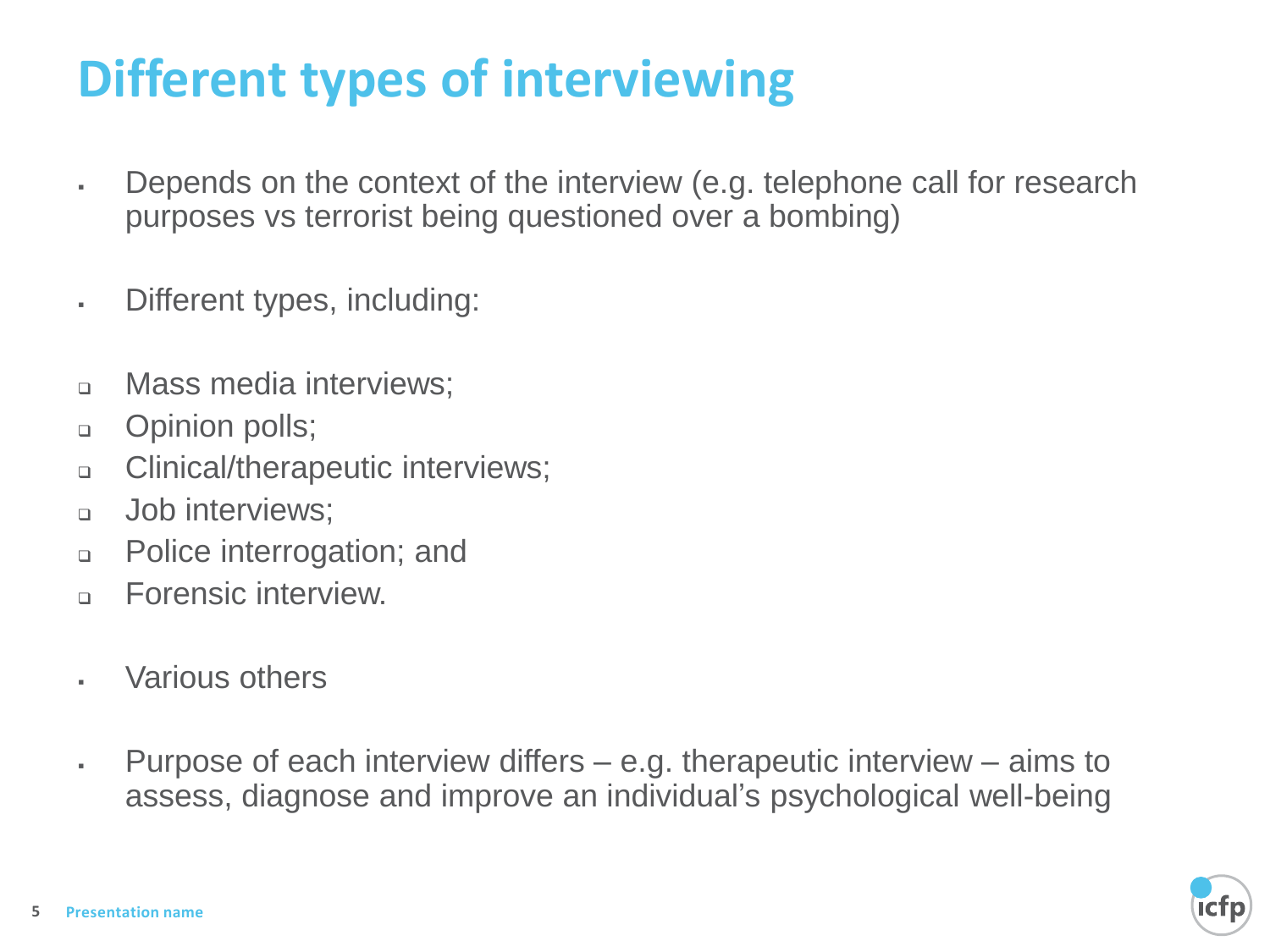## **What is forensic interviewing?**

- **EXE** As with any other type of interview, it aims at obtaining information (in a controlled environment between interviewer and interviewee)
- **A forensic interview has a unique purpose which distinguishes it from other** types of interviews – it aims to gather relevant information for **legal purposes**.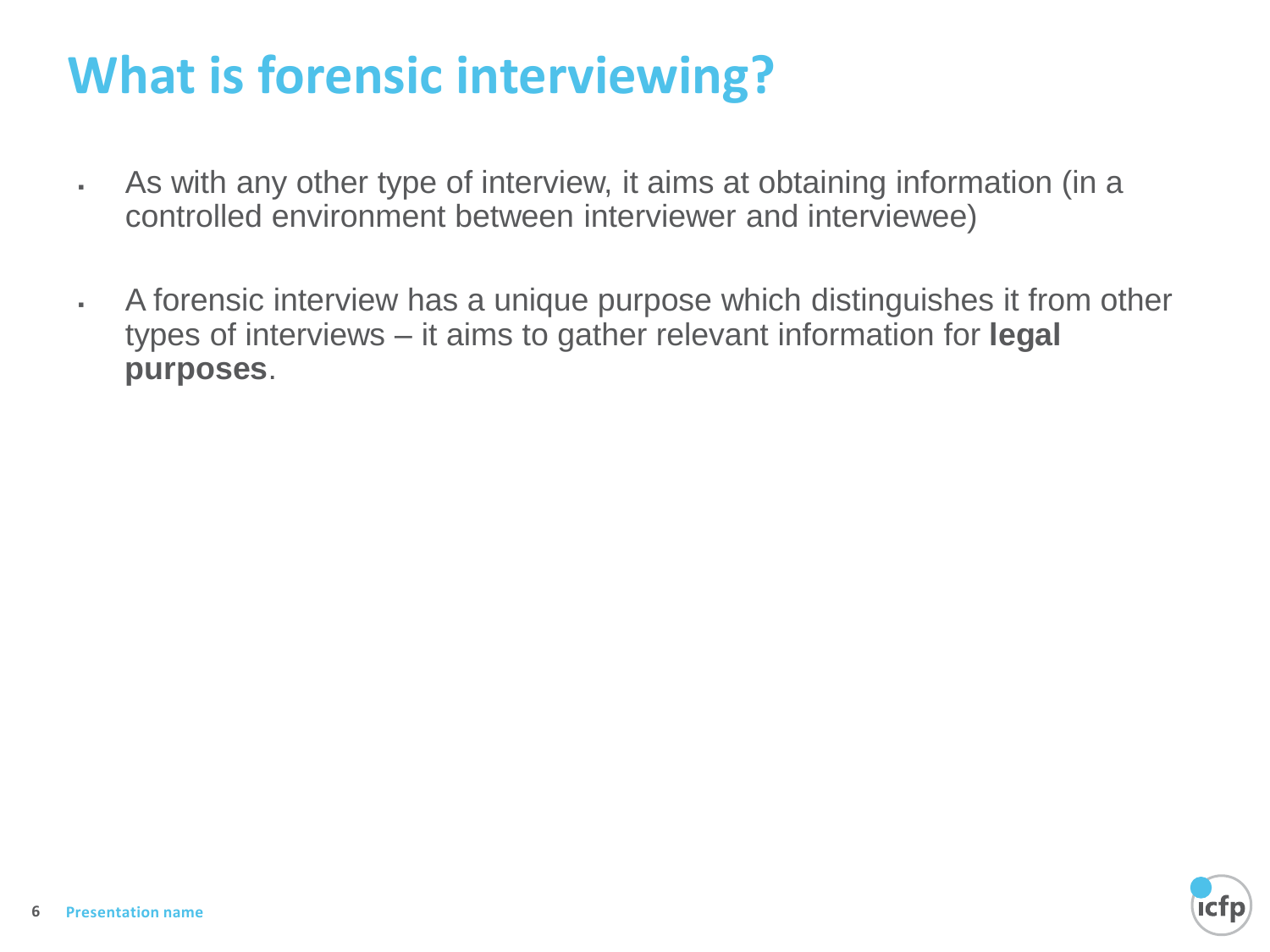## **Interrogation vs Interviewing**

- **Most American authors distinguish between interrogation and interviewing**
- According to them, interrogation refers to the "questioning of a suspect" in a "vigorous" manner – especially since the interrogators already "know" or suspect that the involved person committed the crime, whereas interviewing takes place in a more relaxed environment and only involves people (other than a suspect) who might be able to give supporting information
- Some other authors refer to "information-seeking" and "admission-seeking" interviews. Information-seeking refers to interviews with witnesses and third parties, whereas admission-seeking interviews involve suspects
- Referring to forensic interviews, specifically in the private environment in which we operate as forensic accountants, as "interrogation" and/or "admission-seeking" interviews is **problematic**.

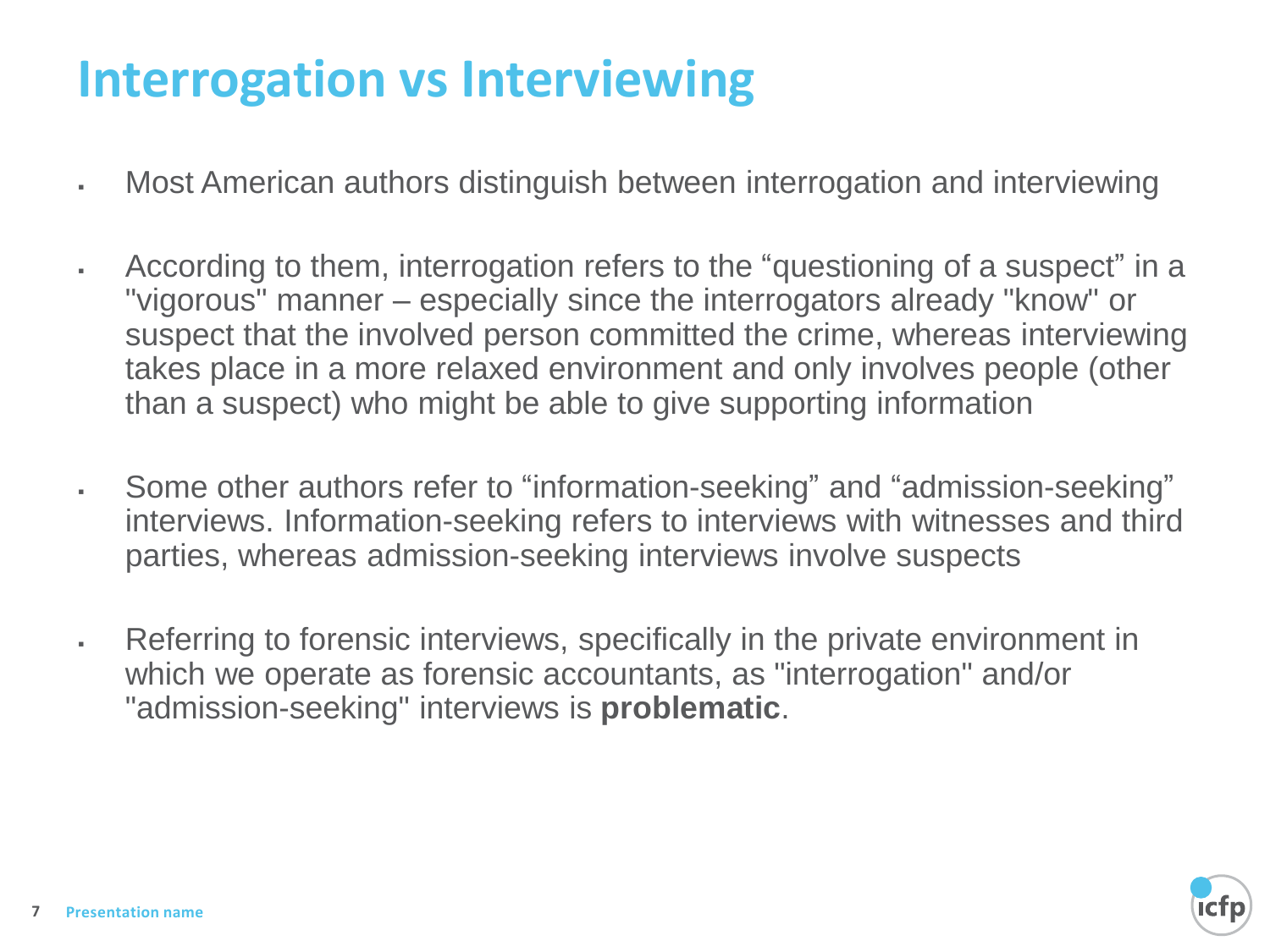## **Interrogation vs Interviewing (continued)**

- We don't always know who are suspects and who are not
- Even if the interviewee is a suspect, assigning guilt pre-maturely might lead to subjectivity and selective use of the information received. This might even lead to a false confession
- Subjectivity should be avoided, because it "taints" the interviewer especially in terms of the person-centred approach (referred to later in this lecture)
- Therefore, it is better to refer to all forensic interviews as interviews. If the person is a suspect, the interviewer can simply adjust the way he/she presents the incriminating evidence (near to the end of the interview)

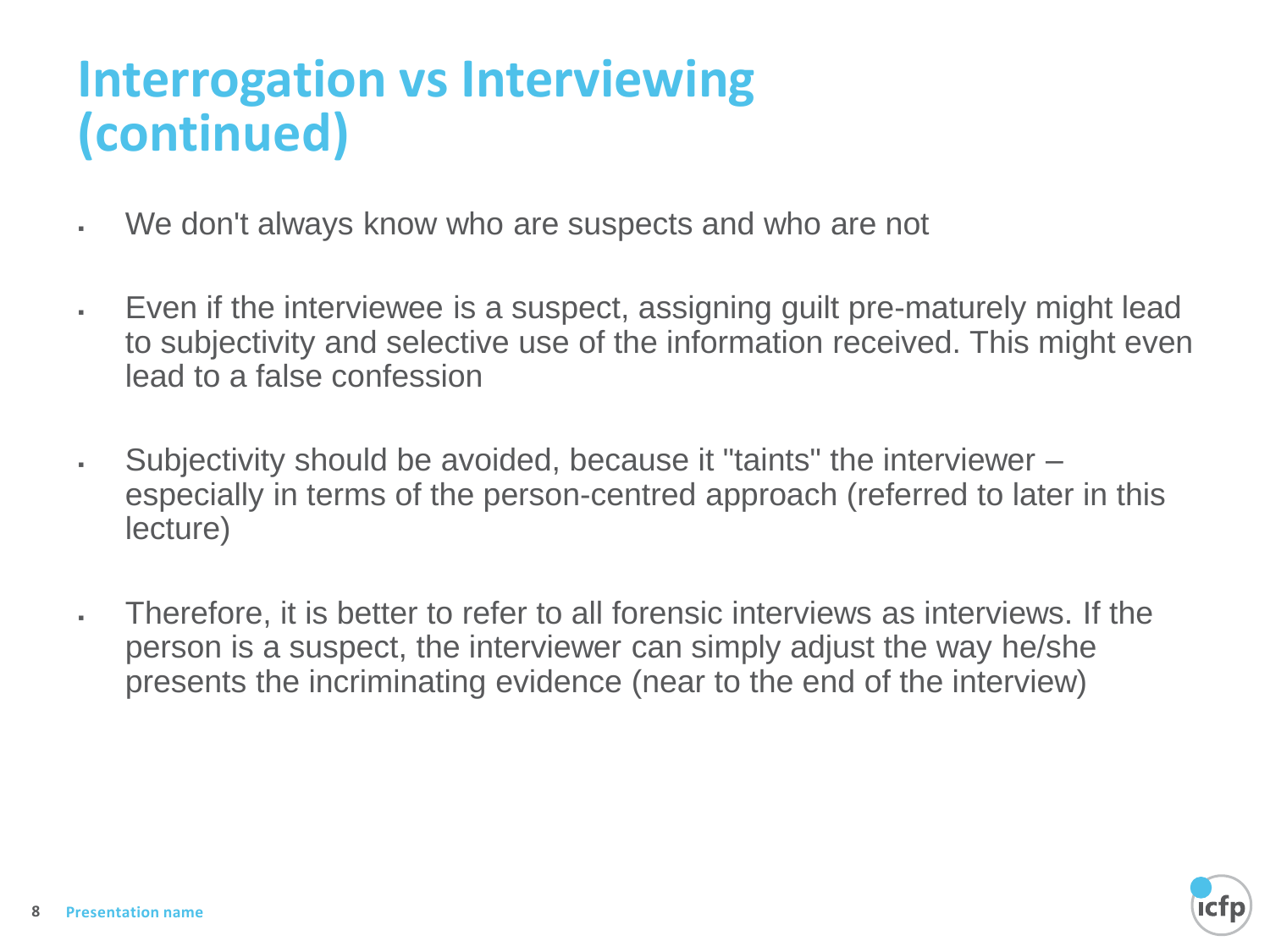## **Why is forensic interviewing important?**

- Economic crime is on the rise Corruption watch calls it a "South African pandemic"
- **Economic crime is very complex**
- . Reasons motivating economic criminals unique and intricate
- Various underlying criminal theories
- One of these theories: Fraud Triangle opportunity, pressure and rationalisation
- E.g. Pressure has its own criminal theory, know as the Strain theory
- Strain theory has six underlying elements/aspects

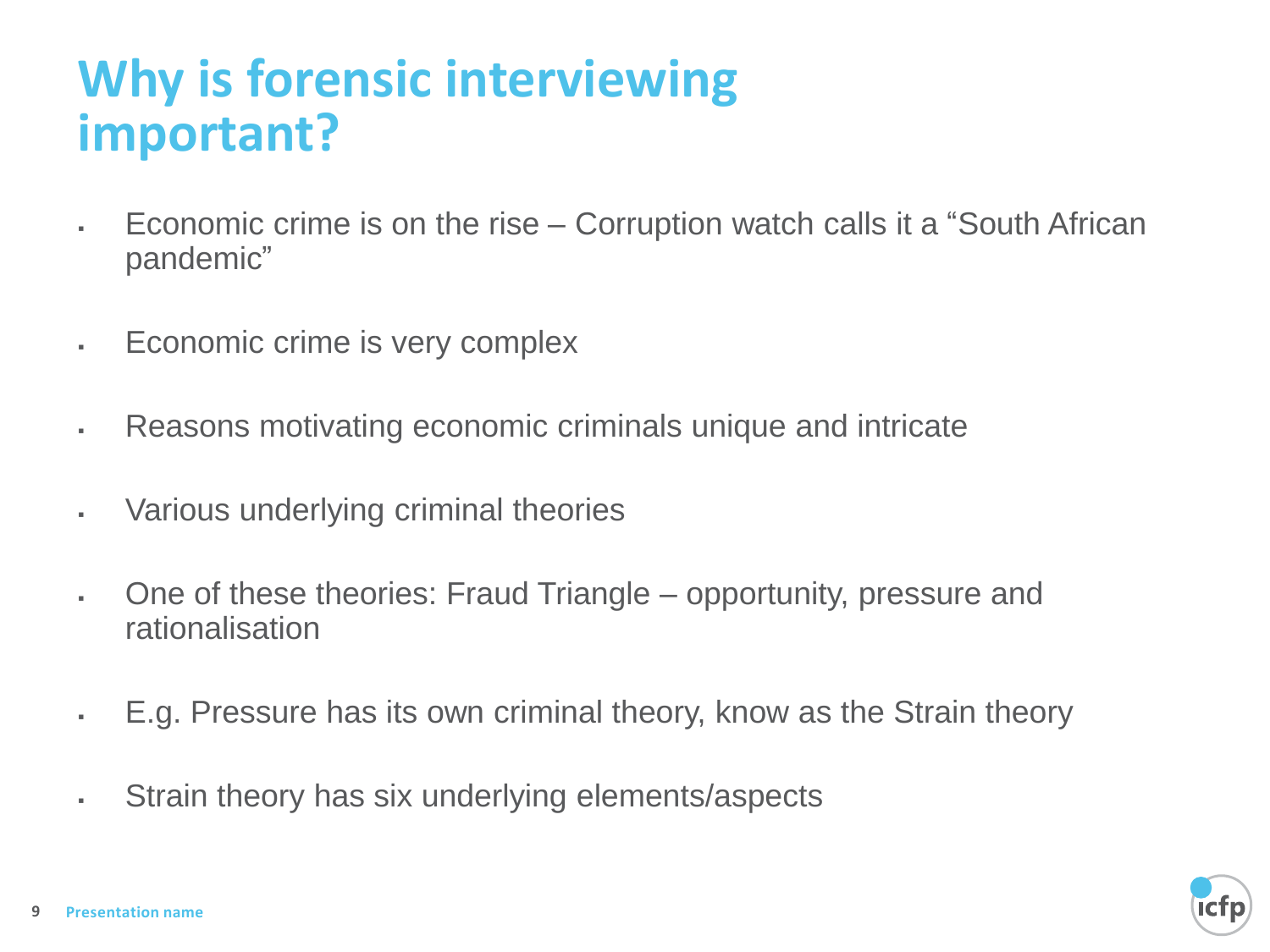## **Why is forensic interviewing important? (continued)**

- . Reasons for economic crime more complex than most other crimes, e.g. serial pickpocketing (often financing for drug addiction on day-to-day basis v long-term "American Dream" – Strain theory)
- Profile also different than other criminals economic criminals well educated, executive positions and older (36 – 55 years old) vs "street criminals" – not well educated, unemployed and younger (13 – 27 years old)
- Because the reasons motivating a person to commit economic crime is so complex, unique approach is need in detecting, investigating and preventing economic crime
- I. Must take into account the complexity of person and crime when investigating crime, also when conducting forensic interviews with suspects, witnesses and third parties

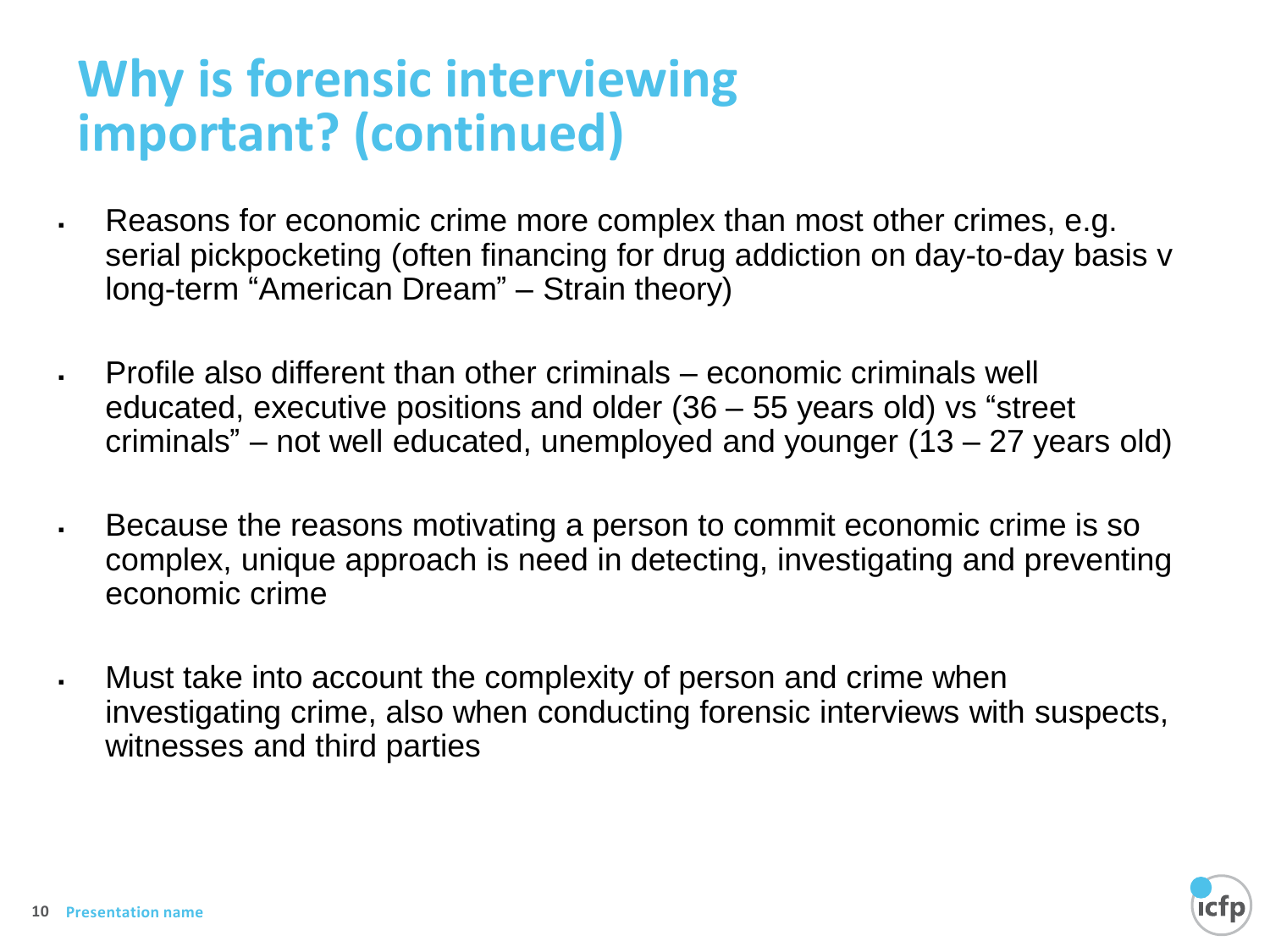## **Why is forensic interviewing important? (continued)**

- Therefore, how you approach and conduct an interview is very important!
- Why conduct an interview?
- ❑ Pioneer of forensic interviewing in SA, Prof Charl Vorster, states that interviews are the best tool to obtain information. E.g. admission to crime better than 500 documents implicating crime

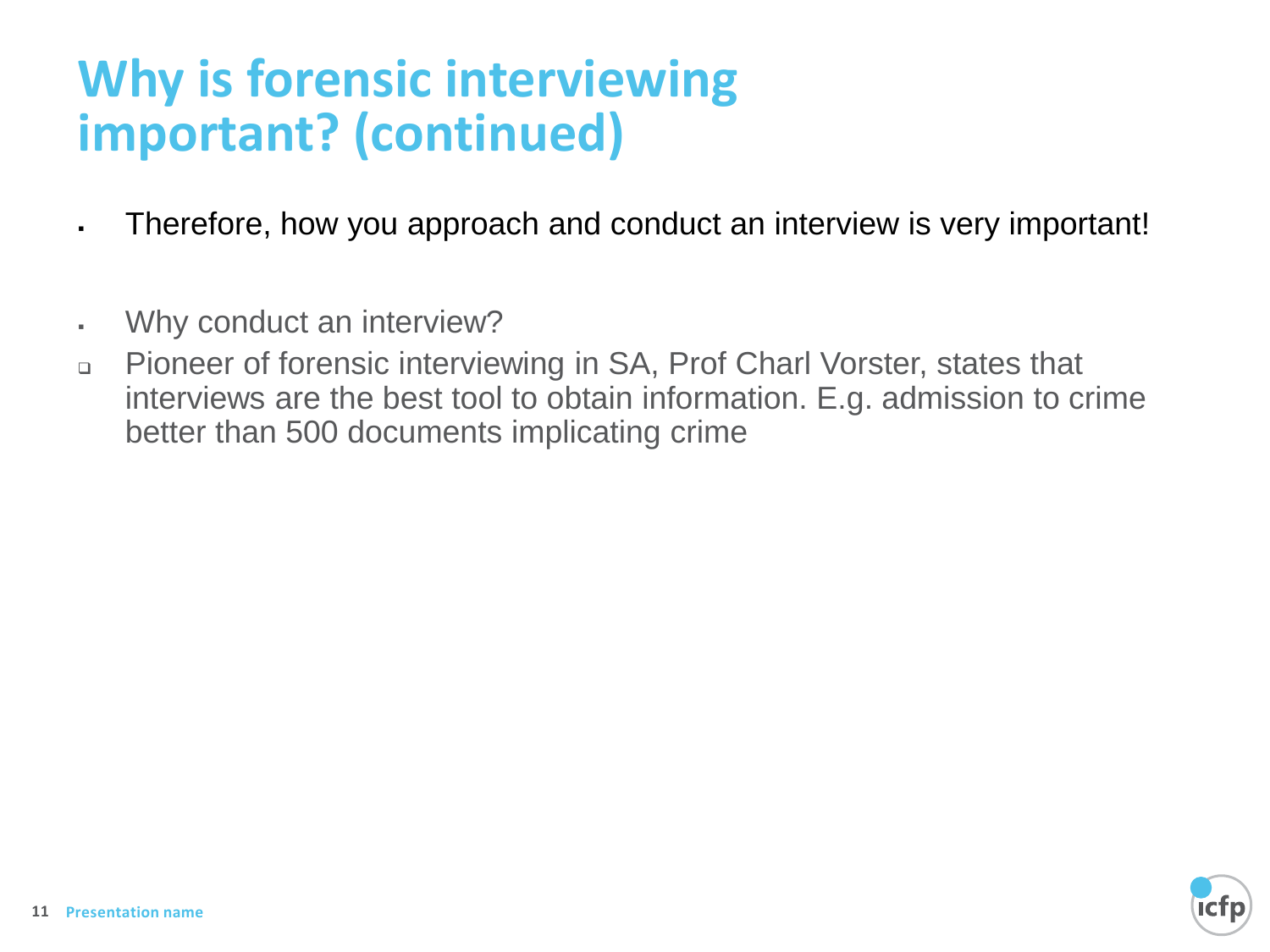## **Commercial Forensic Practitioner vs Police**

- **Remember:** When we refer to Commercial Forensic Practitioners or Forensic Accountants, we refer to investigators in the PRIVATE SECTOR
- **EXECT** Police officials have greater powers, including when conducting interviews
- We have to approach forensic interviewing carefully, taking our limited mandate in consideration, as well as relevant law aspects and available **literature**

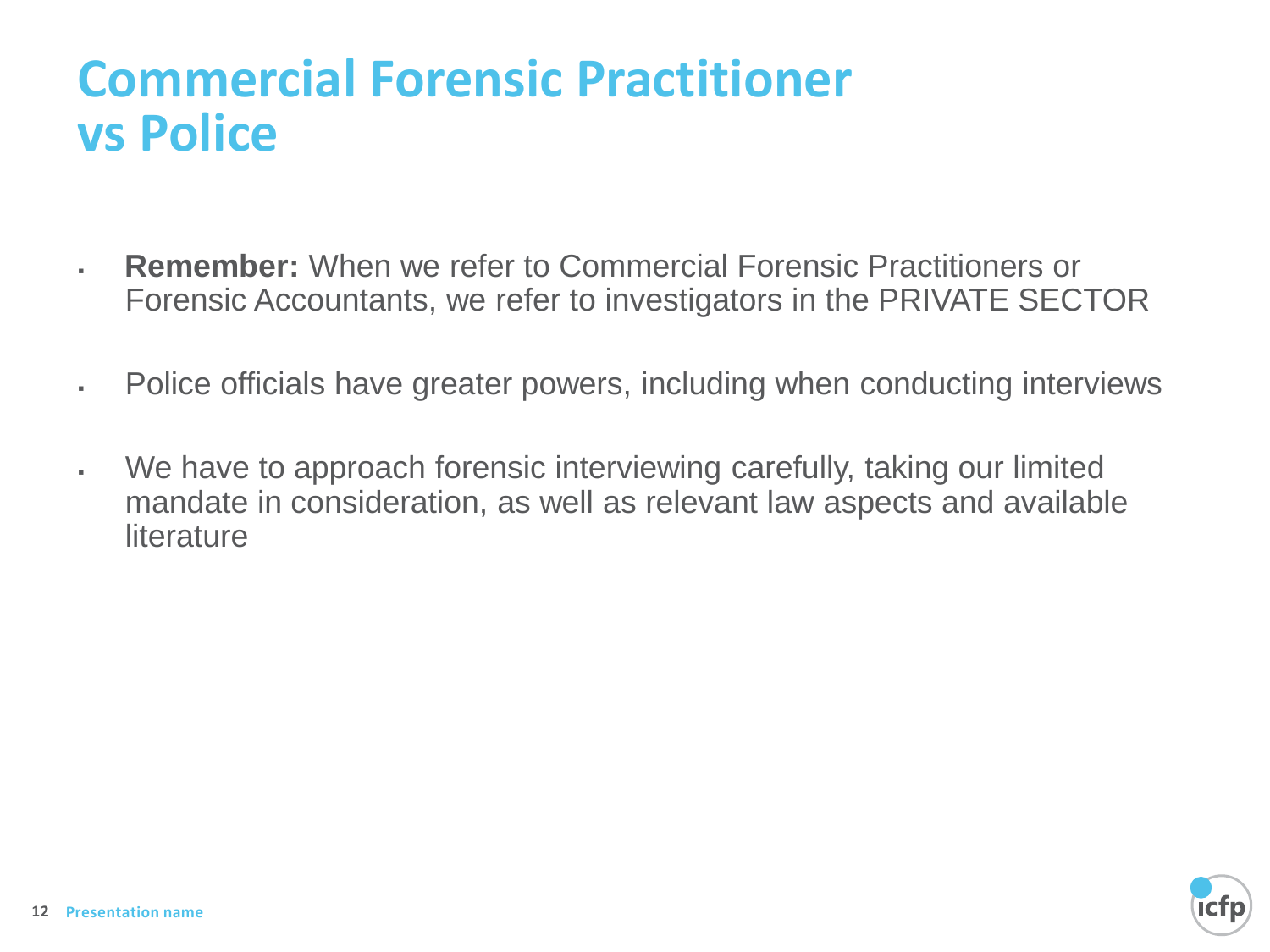## **Transdisciplinarity of forensic accounting**

- Forensic accounting is a transdisciplinary field
- This means that individuals transcend from their subject fields and "move" between these fields in order to achieve the greater goal
- Vs Interdisciplinarity (more narrow, no over-arching or movement between fields)
- Forensic accounting:
- ❑ Accounting;
- ❑ Law;
- ❑ Information technology; and
- ❑ Humanities and Social sciences
- Forensic interviewing part of humanities/social sciences

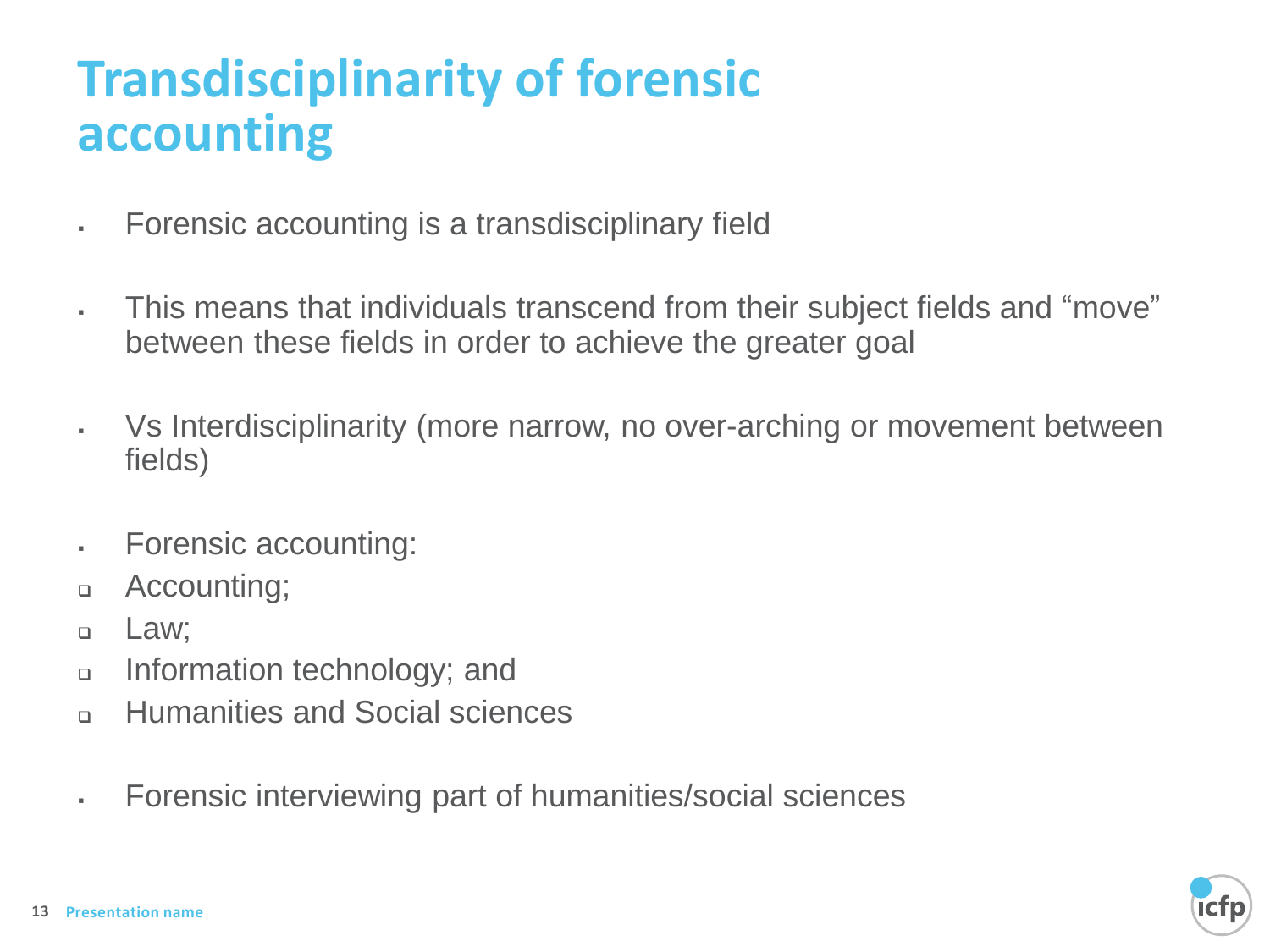## **Different types of forensic interviewing techniques**

- There are many different types of forensic interviewing techniques
- Most have not theoretical basis they are not based on theory or methodology, but informal techniques formulated by retired police officers or forensic investigators. A lot of these methods contain certain steps
- These are not necessarily "tried and tested"
- We are only going to refer to potential techniques that have some theoretical foundation

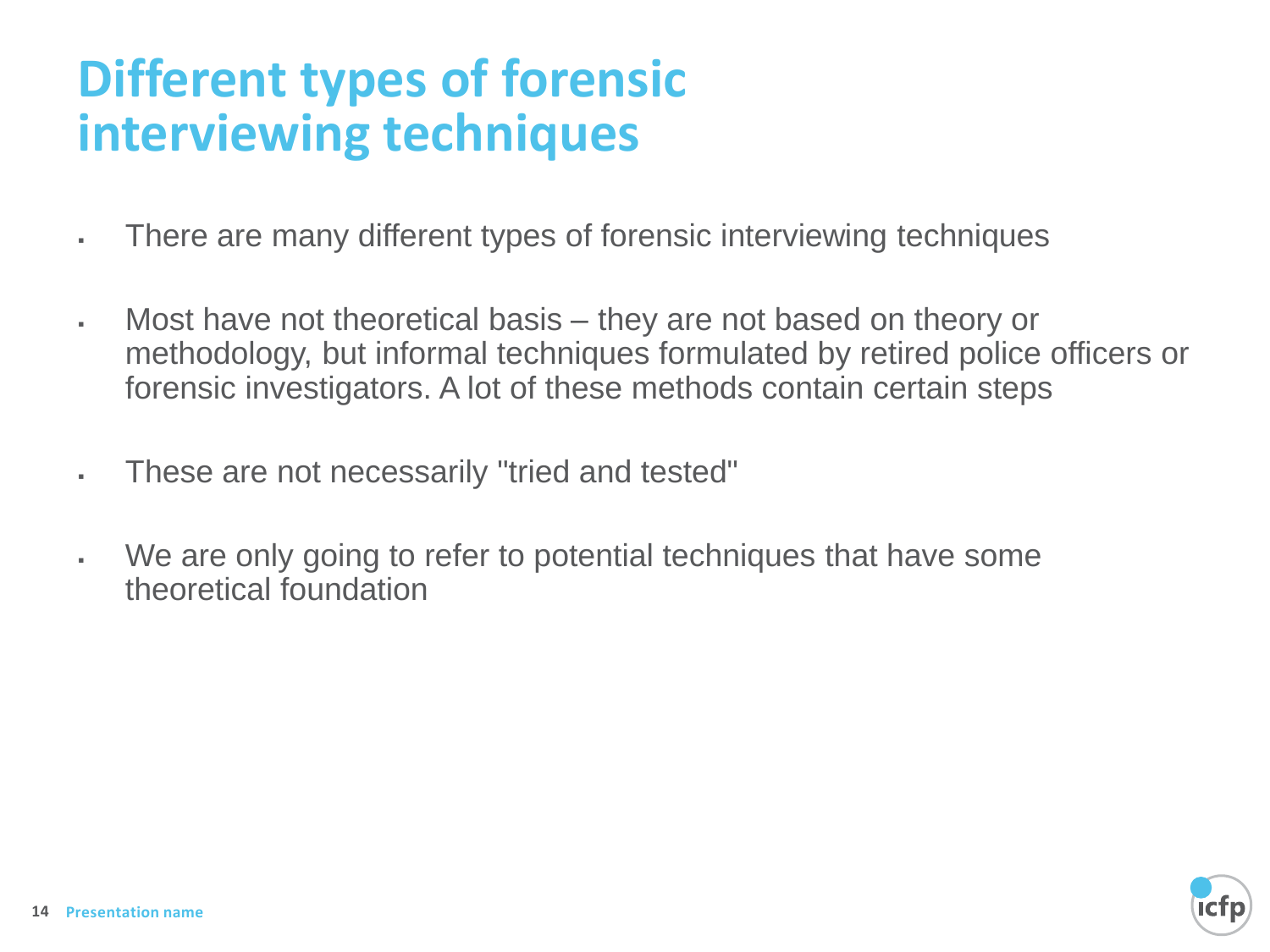## **Forensic interviewing & Psychology**

- Forensic interviewing (specifically from a person-centred approach) draws on psychological theories and models
- **EXECT** Psychology supports forensic interviewing, by offering greater clarity and depth in arriving at a cogent explanation of human behaviour.
- If Interviewing in psychology aims to discover how people think, act and feel
- The origin of psychology as a science dates to 1879, when Wilhelm Wundt (1821–1894) opened the first psychology laboratory in Germany

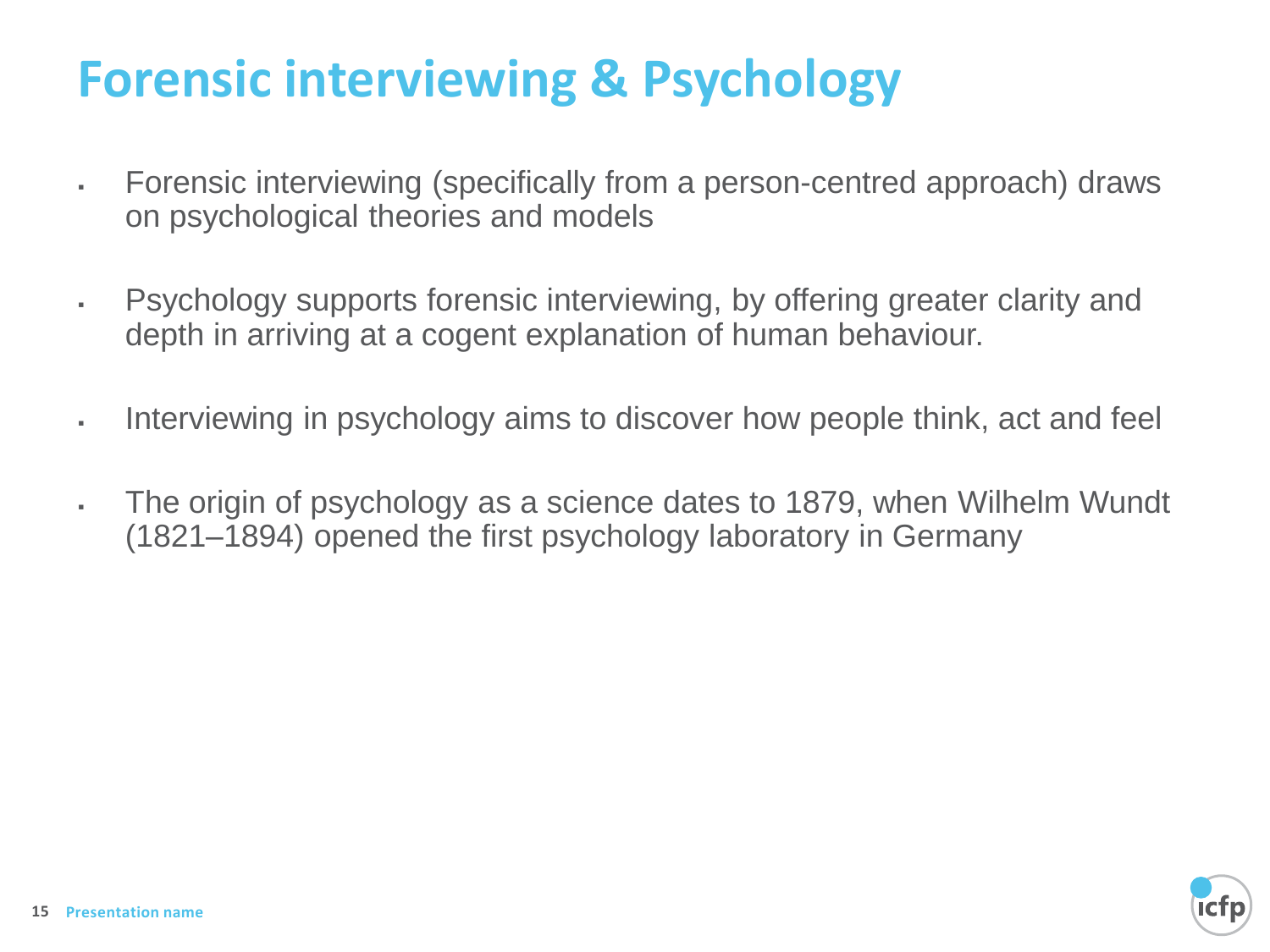## **Forensic interviewing & Psychology (Continued)**

- **EXEL Several psychological theories developed from these experiments and other** research, including:
- Psychoanalysis developed by Sigmund Freud (1856–1939) , it refers to the exploration of the unconscious to bring into consciousness inner conflicts that may originate in the earliest infantile experiences. These include primitive sexual drives, forbidden wishes and fears
- Behaviourism based on the studies of John B. Watson (1878–1958), this theory focuses on a person's behaviour instead of the study of a person's consciousness. Behaviourism highlights simple conditioning as the underlying reason why people think, feel and act in certain ways. E.g. babies born as "blank pages". Also refer to Pavlov's dogs
- Humanistic psychology argues that people have free will and are significantly motivated by future plans, goals and growth. The Personcentred approach has its roots in Humanistic psychology

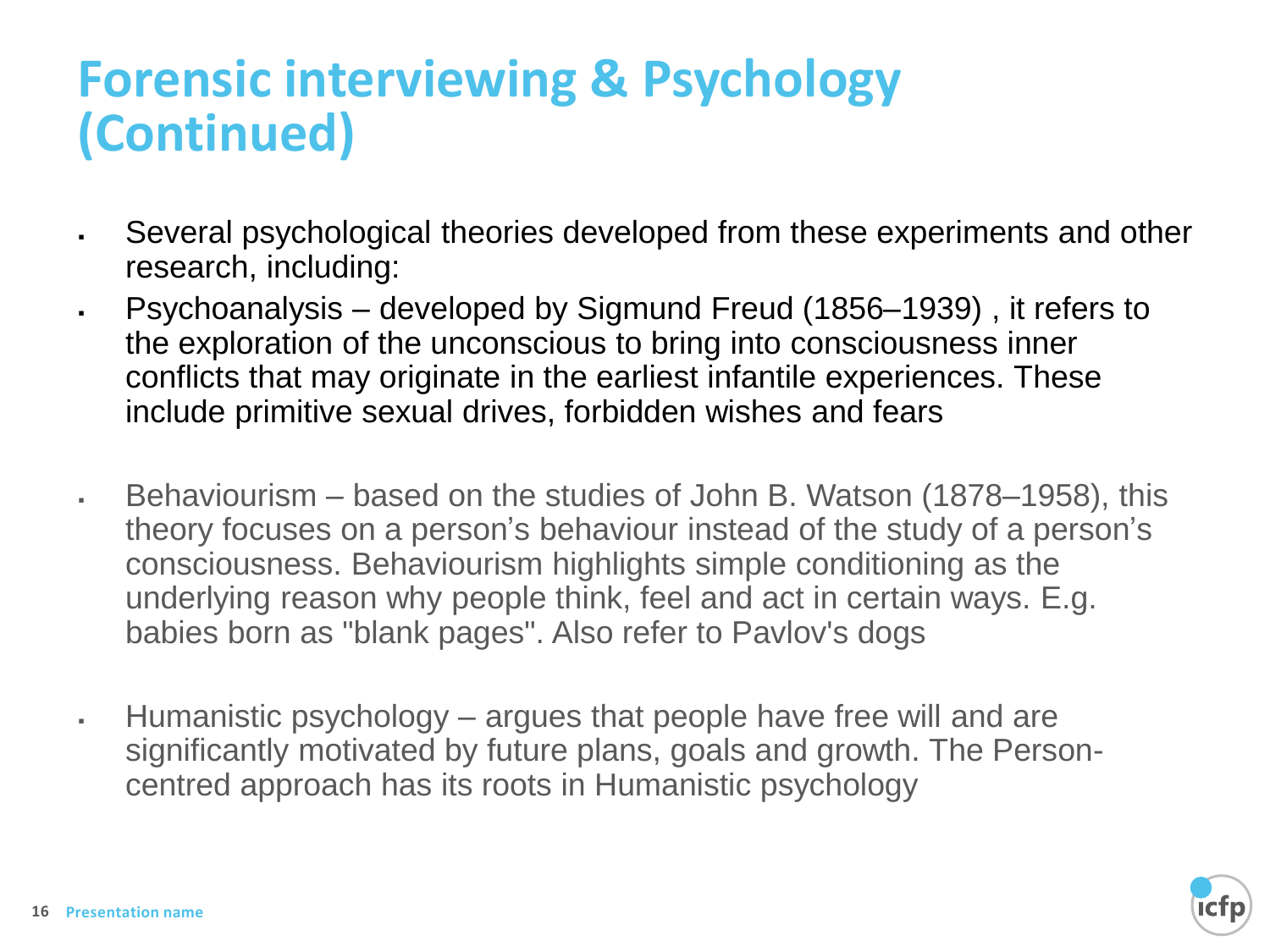## **Forensic interviewing & Psychology (Continued)**

- Forensic psychology is the branch of applied psychology which is concerned with the collection, examination and presentation of evidence for judicial purposes
- It is a relatively new field of specialisation within psychology (began after World War II
- Initially, clinical psychologists performed assessments in legal contexts, but Lionel Haward provided the first testimony in a criminal case in 1958 and subsequently established forensic psychology and practised it for over 40 years

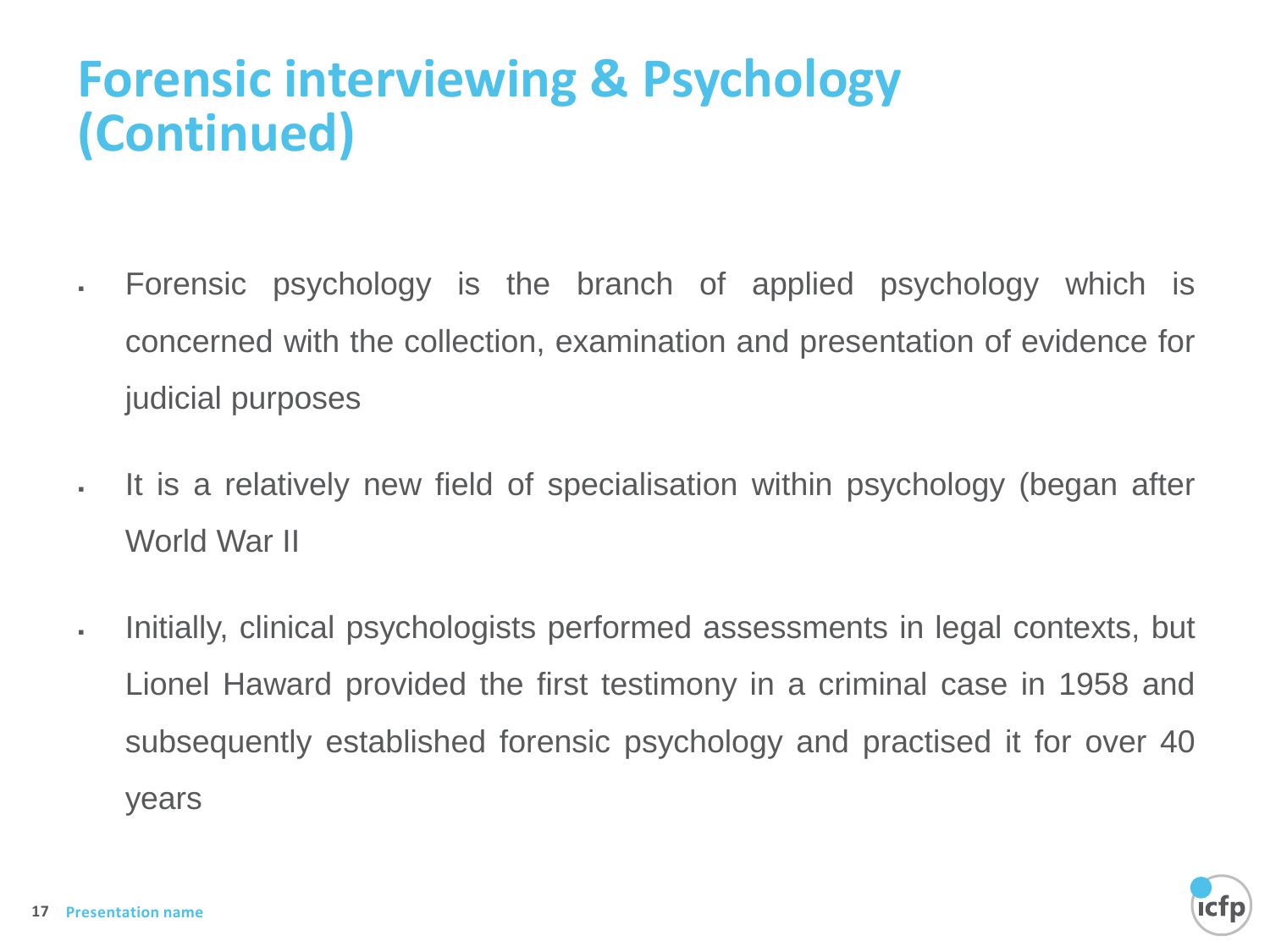## **Forensic interviewing techniques**

- . PEACE model;
- . HUMINT (Human Intelligence);
- Cognitive interviewing;
- . Kinesic interviewing;
- The Reid technique; and
- The Person-centred Approach

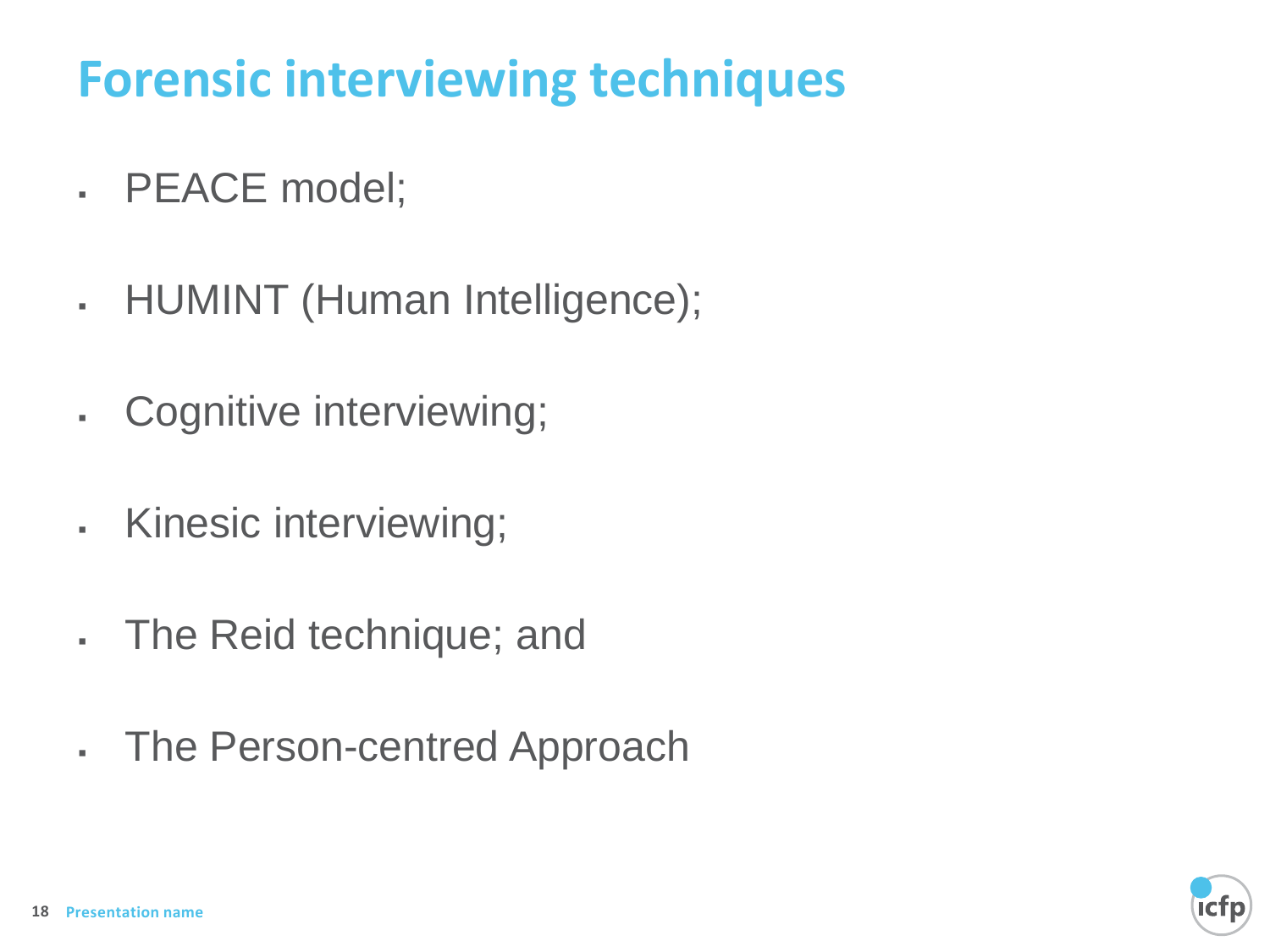## **PEACE model**

- **EXACE** is a suggestive acronym:
- ❑ P Preparation and Planning
- ❑ E Engage & Explain (First phase of interview)
- ❑ A Account, Clarify & Challenge (Where the interviewer can challenge any discrepancies)
- $G -$ Closure of the interview
- ❑ E Evaluation (of how the interview went according to the interviewer)
- Often positioned as an alternative to the Reid technique
- Aims at using a non-accusatory interviewing approach where new information is compared against the interviewee's previous statements and available evidence

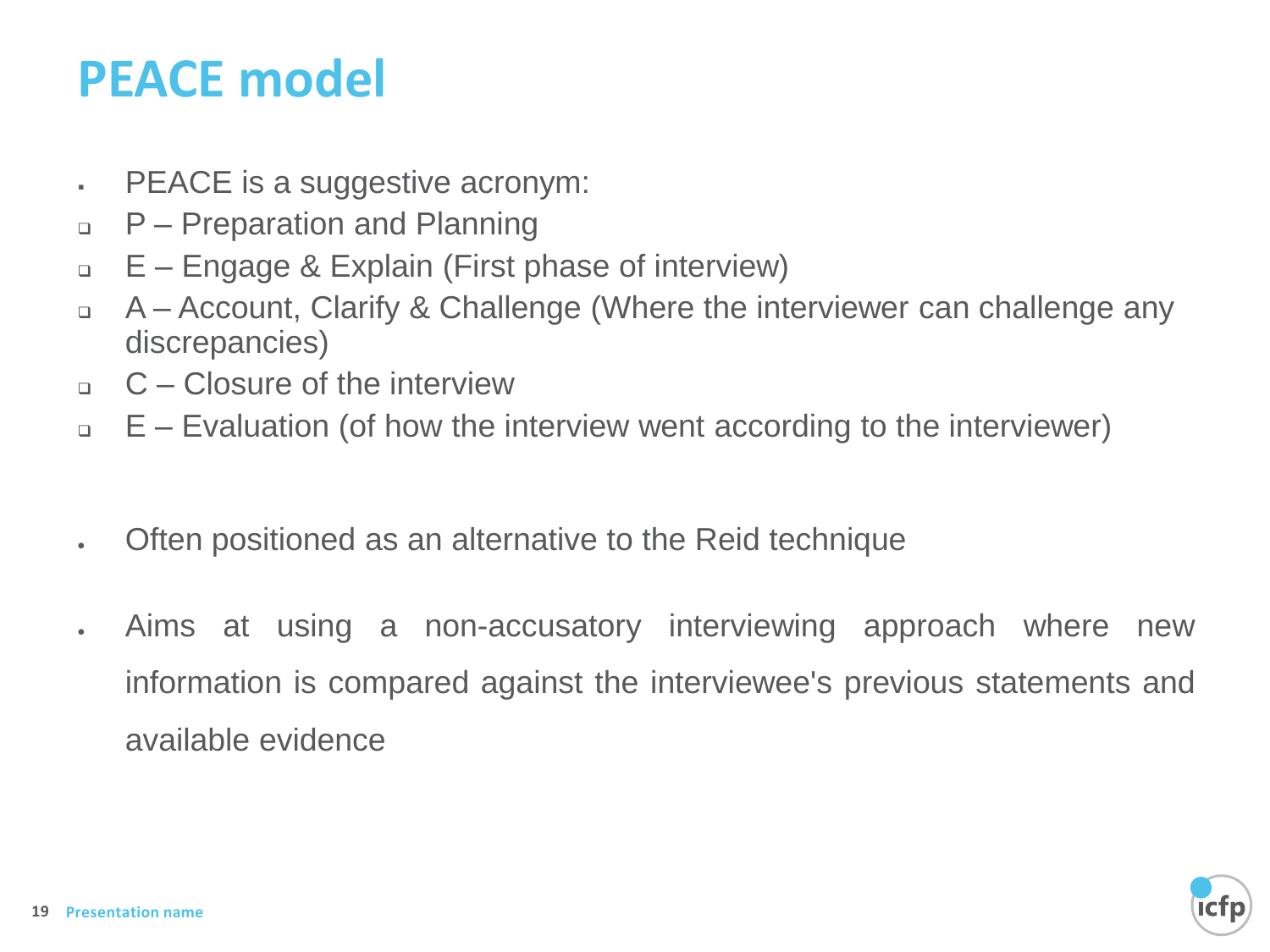## **PEACE model (cont.)**

- The PEACE model was developed by several influential academics, psychologists, lawyers and police experts. Its main aim is to curb the risk of a potential false confession by the interviewee.
- . The PEACE model is advocated as an ethical and fair approach to interviewing, since it aims not to employ subjective presumptions of guilt, nor does it engage in explicit confrontation
- . This type of technique sees interviewing as investigative rather than accusatory.
- **Example 3** Base on fairness, openness, workability, accountability, and fact finding rather than merely obtaining a confession.
- Closed-ended questions, undue influence and emotional manipulation are hence avoided, increasing the probability that the interview will be free from the risk of a false confession.
	- The PEACE model has its origins in extensive empirical research

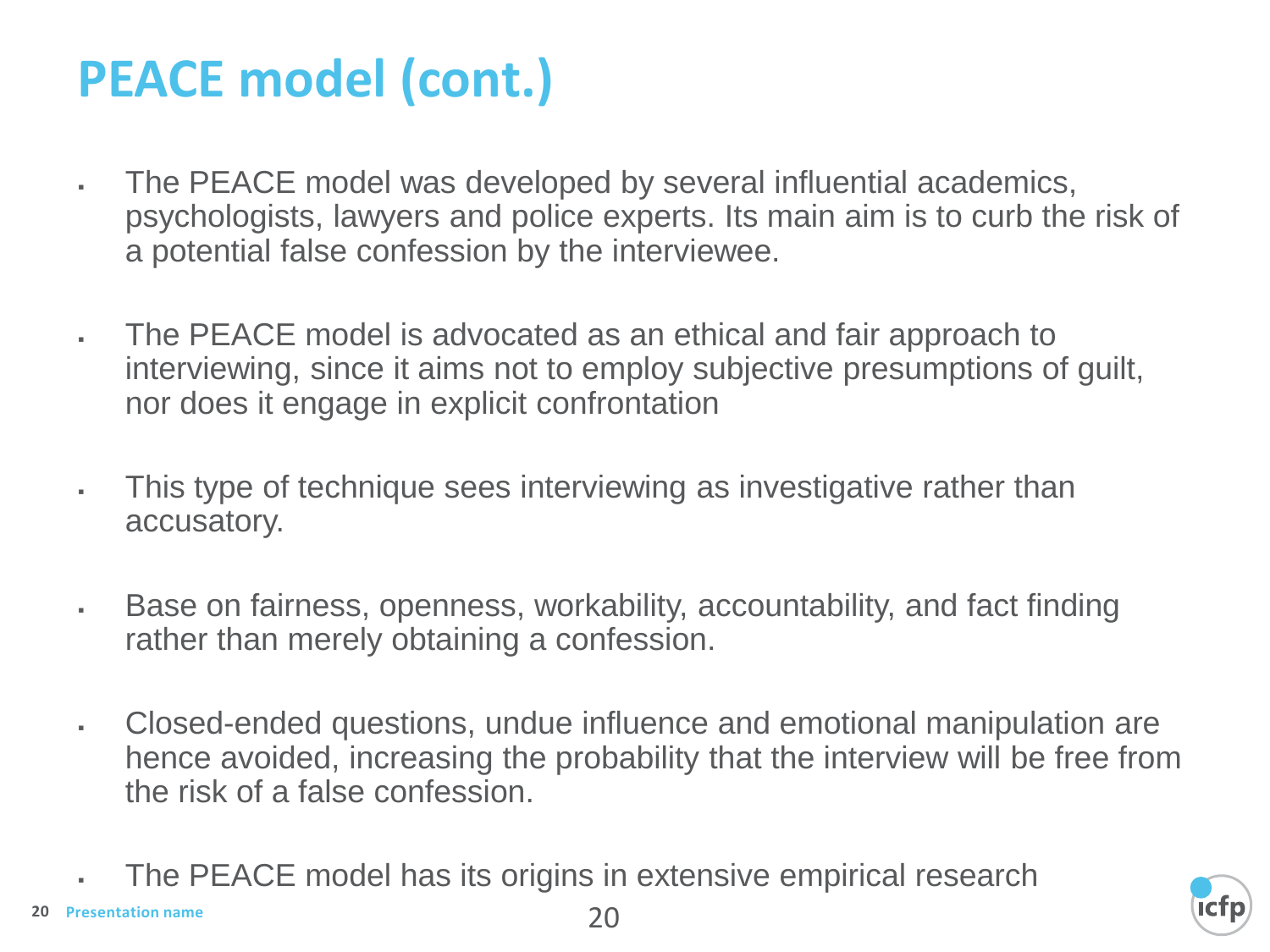## **HUMINT (Human Intelligence)**

- Interrogation technique used mainly in military and intelligence environments in the United States of America
- It contains similarities to criminal interrogations such as the Reid technique, but is normally not limited to obtaining confessions and information about events in the past.
- It usually consists of foreign national suspects and sources, including individuals who might be threats to national security

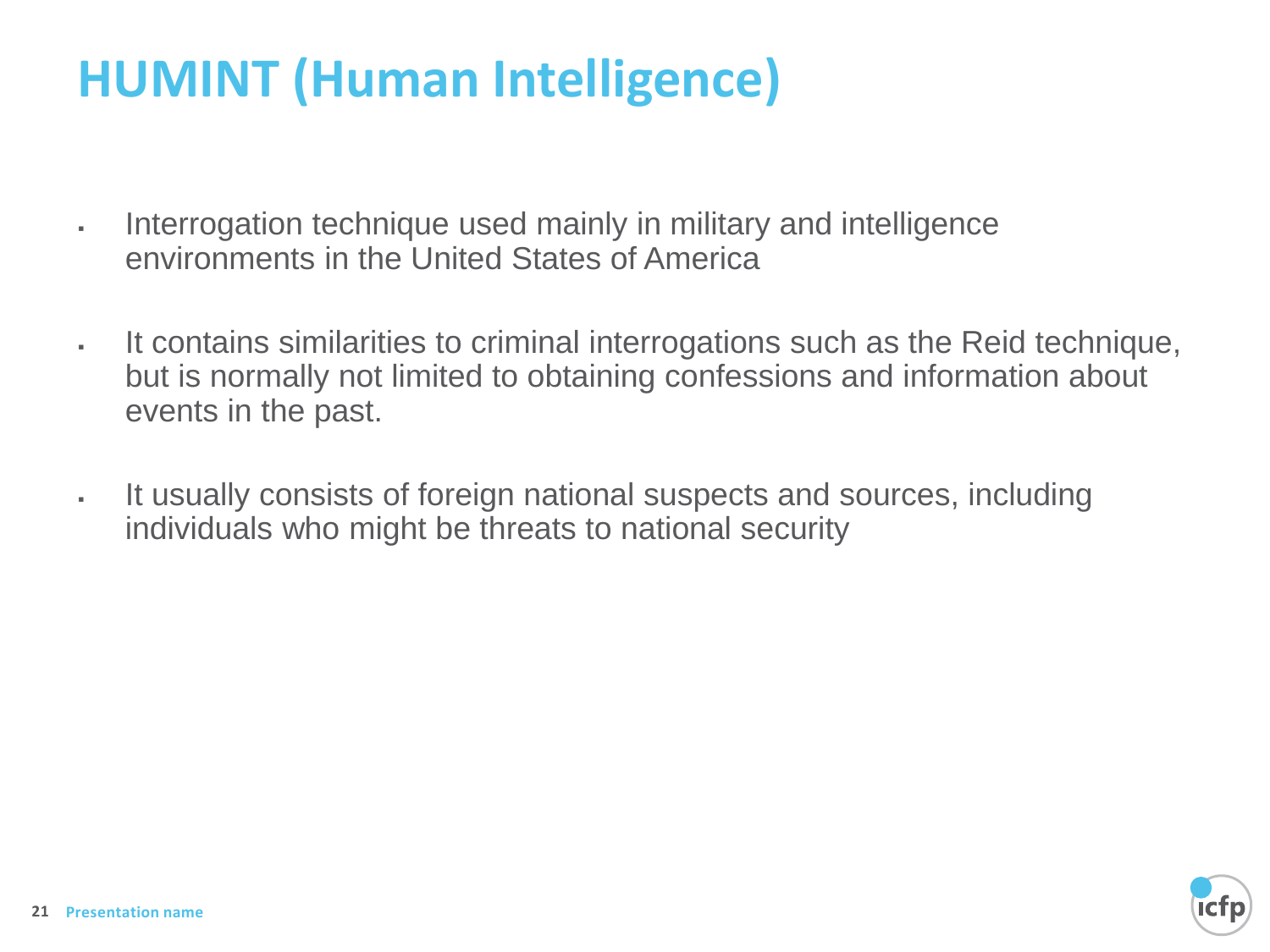## **Cognitive interviewing**

- **This technique is grounded in the theory of cognition**
- Cognition memory, perception, attention, speech and other psychological activities.
- A successful interview according to this method will be one where an interviewee relives a specific event; then communicates the information of the event to the interviewer.
- Essentially, the interviewer should apply the so-called "witness vision" strategy during the interview, where he/she visualises the interviewee's experiences and adjusts his/her follow-up questions in relation to the interviewee's mental record.
- **EXEL A fine-tuned form of cognitive interviewing is known as the Enhanced** Cognitive Interview (ECI). The ECI is similar to cognitive interviewing, but more organised (9 phases).

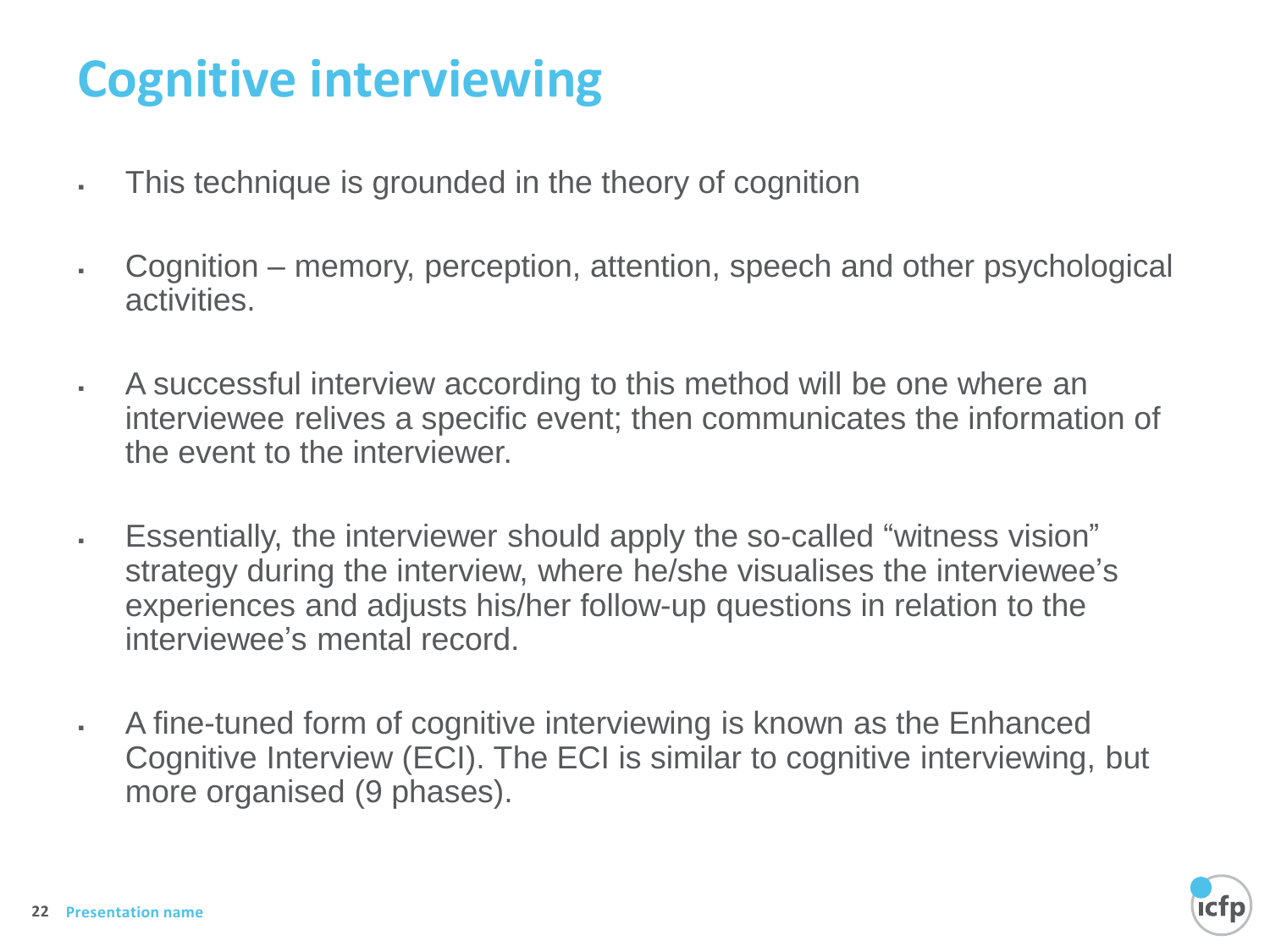## **Cognitive interviewing (cont.)**

- Consists of applying open, non-suggestive questions to the interviewee
- **EXECT** Similar versions Hypnotic interviewing and Liverpool Interview Protocol (LIP)
- Time-consuming and expensive process
- Complex procedure that demands significant training of interviewers
- Increases **confabulations** in interviewees perceived subconsciously as being true and presented to the interviewer accordingly, but which are in actual fact distorted – and creates psychological pressure which might lead to lies
- It's association with hypnotic interviewing is problematic majority of federal states in the USA where witnesses were subjected to the hypnotic investigative technique, these individuals were barred from giving evidence in a court of law (also in UK)

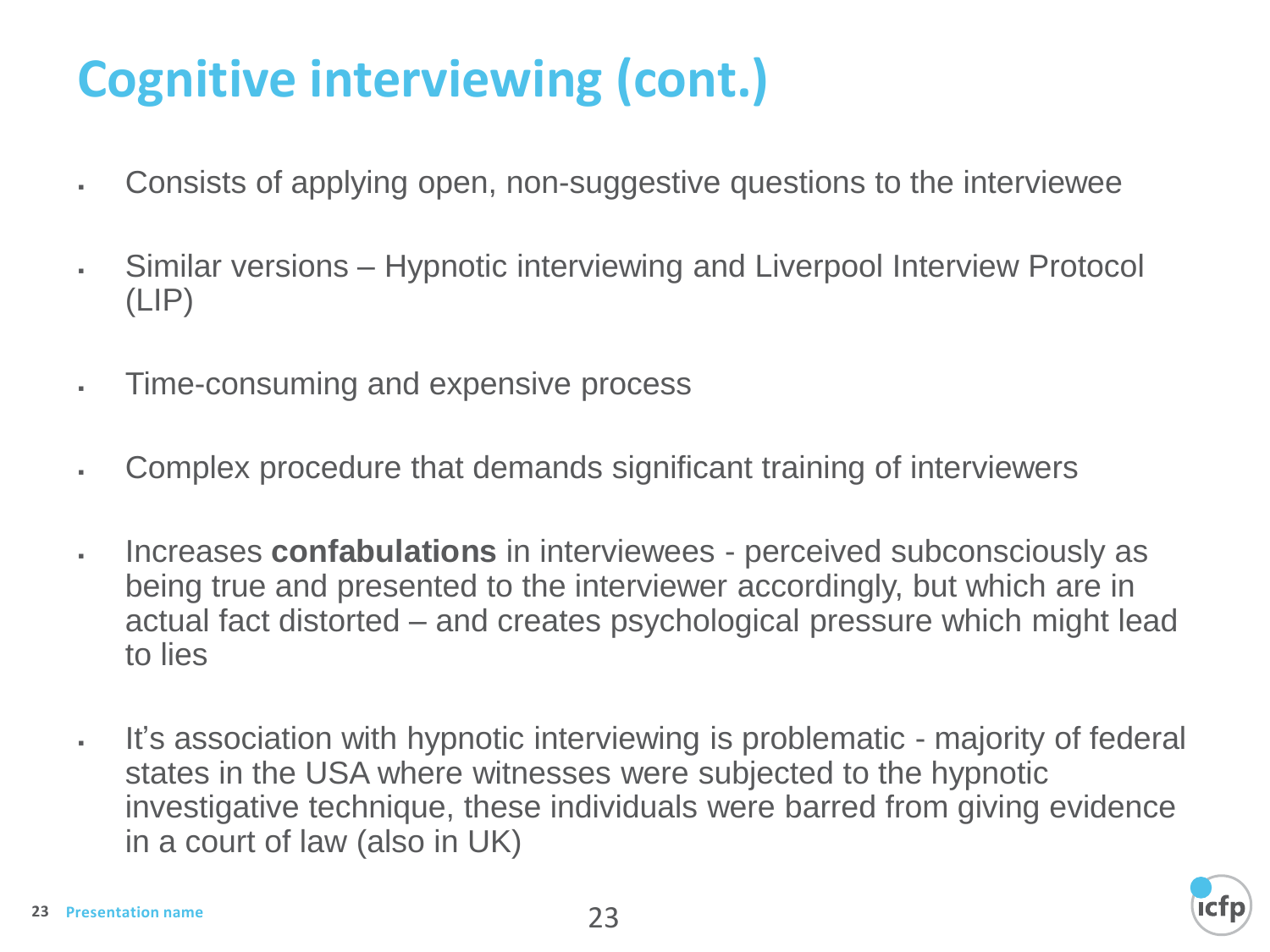## **Kinesic interviewing**

- A multiphase behavioural analysis system
- An individual's observable outward body behaviours and terms of speech can be used to identify his/her emotional state
- . In other words: verbal and non-verbal signs
- E.g. sitting crossed arms and avoiding eye contact might mean the interviewee is hiding something
- . Cannot identify untruthfulness, rather increased stress
- Not very reliable
- **EXECT:** Seen in conjunction with BAI (Reid)

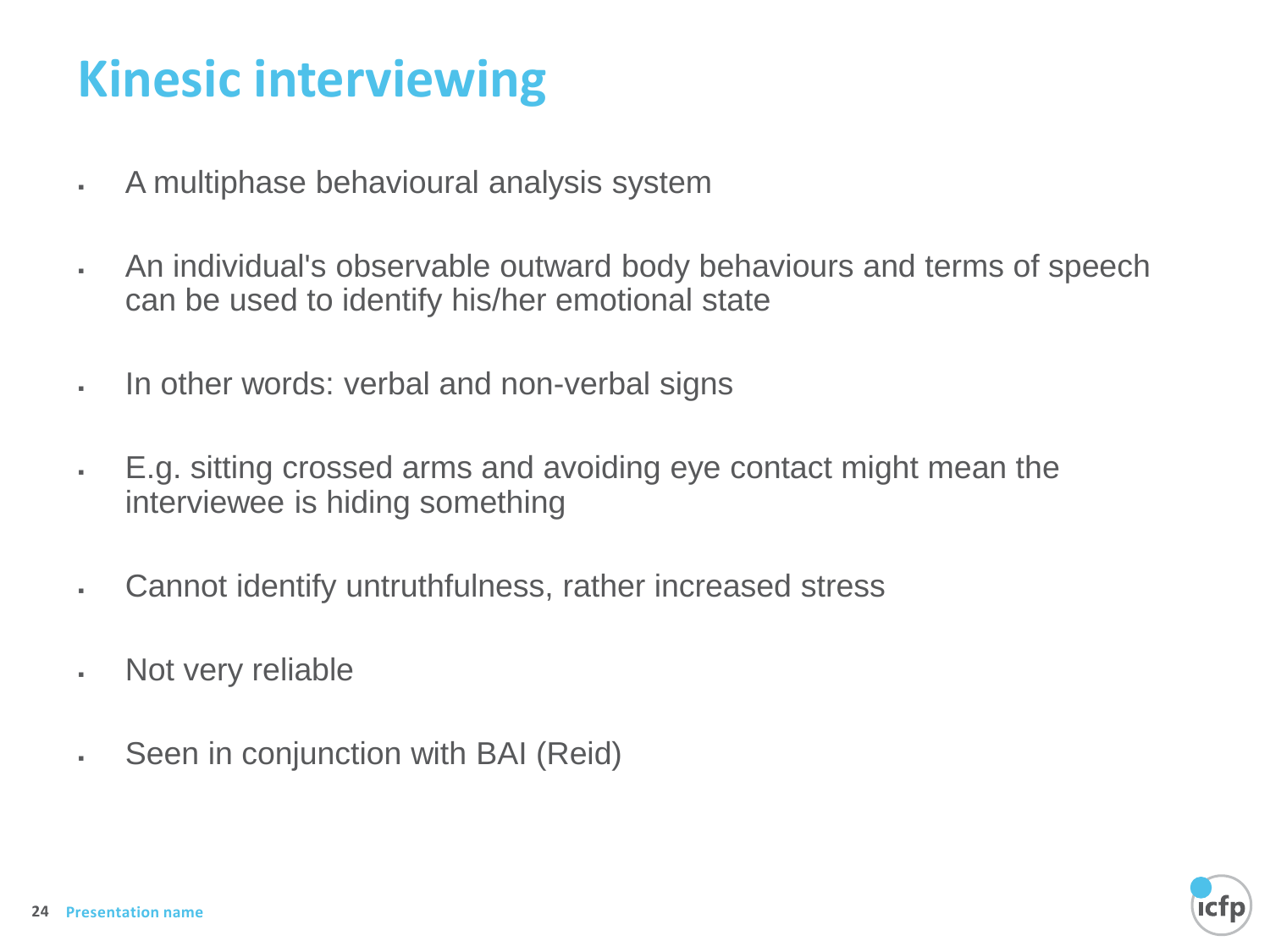## **The Reid technique**

- A technique based on the nine steps of interrogation formulated by John E. Reid.
- It is mainly applied to criminal investigations and in situations where the interviewee's guilt is deemed "definite and reasonably certain"
- Consists of the 2 general phases Behavioural Analysis Interview (BAI) and the Reid 9 Steps of Interrogation
- BAI Verbal, Paralinguistic (Verbal responses that do not contain words) and Non-verbal cues
- BAI done by police officers no training in psychology

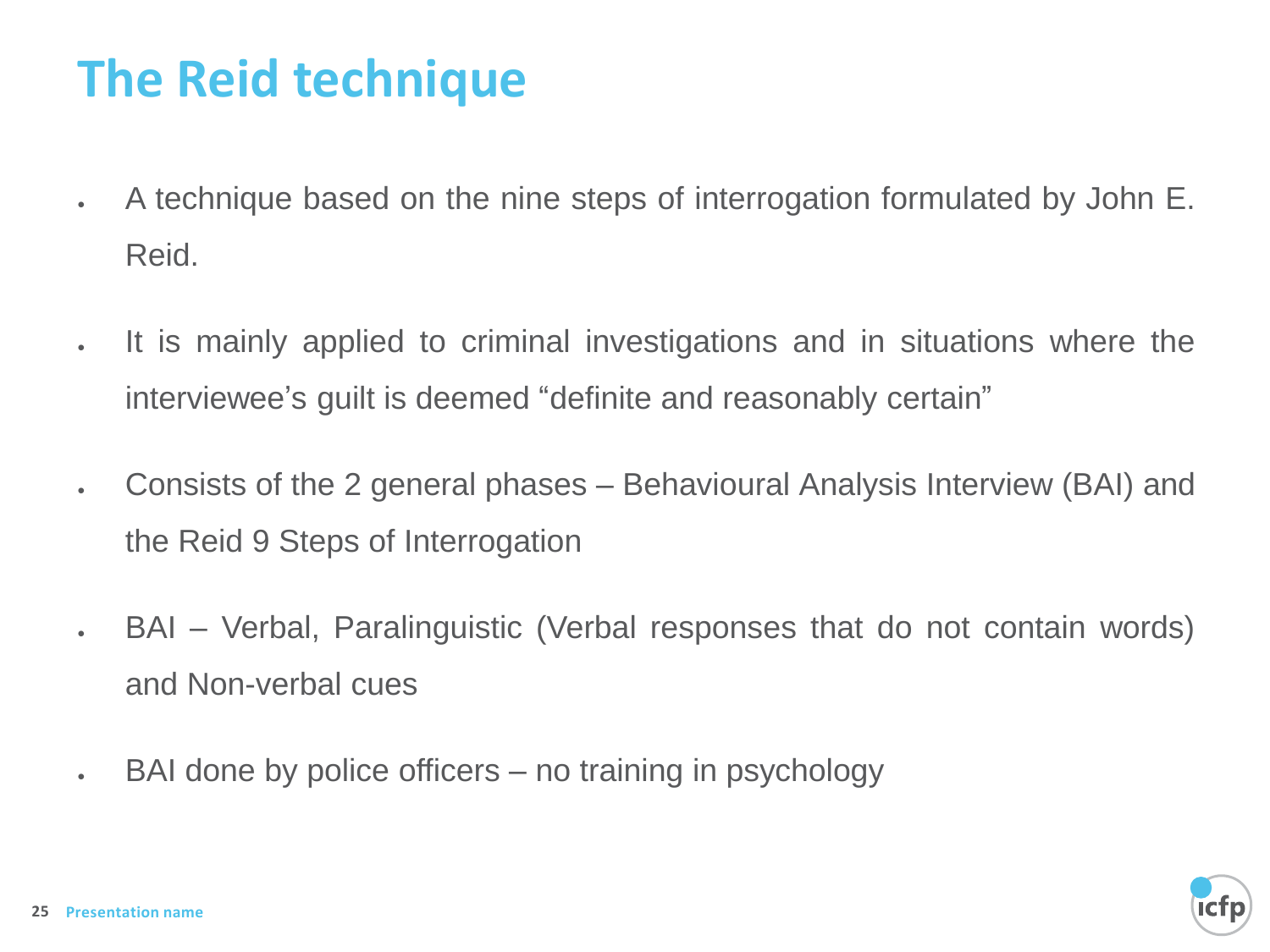## **The Reid technique (Cont.)**

- Step 1: Confronting the interviewee or "suspect" with an accusation that he or she committed the specific offense
- Step 2: Introducing a theme by establishing a hypothesis regarding the motive for the crime (also known as the moral excuse)
- Step 3: Discouraging the interviewee's denial of guilt by repeating the moral excuse mentioned in Step 2
- Step 4: Overcoming the interviewee's additional reasons, after initial denial, for being innocent;
- Step 5: Displaying sincerity towards the interviewee;

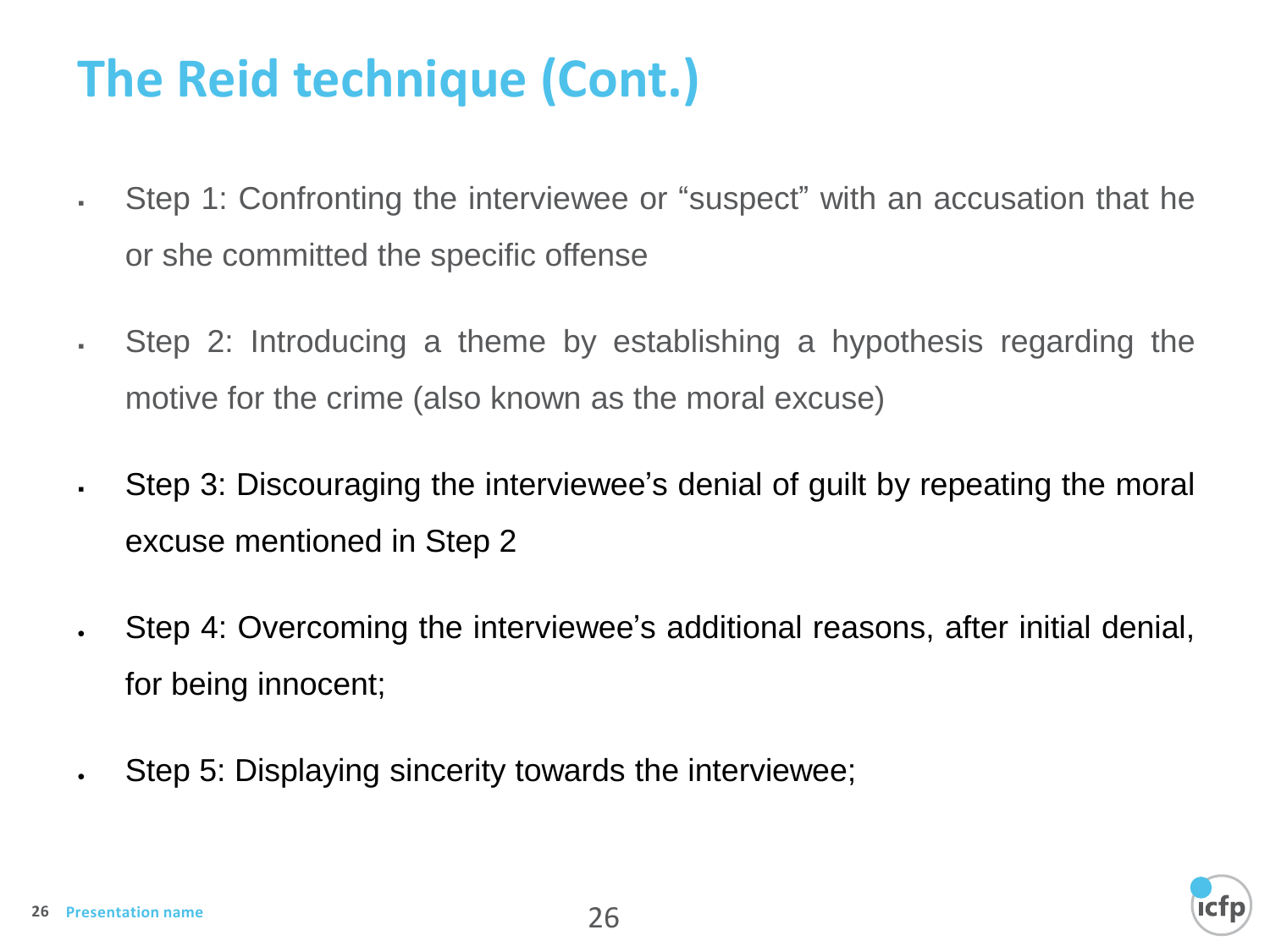## **The Reid technique (Continued)**

- Step 6: Recognising the interviewee's passiveness;
- Step 7: Using an alternative question a suggestion concerning an aspect of the crime that leads to an admission;
- Step 8: Promoting a discussion where the suspect orally describes details of the offense to establish guilt; and
- . Step 9: Converting an oral confession into a written one.

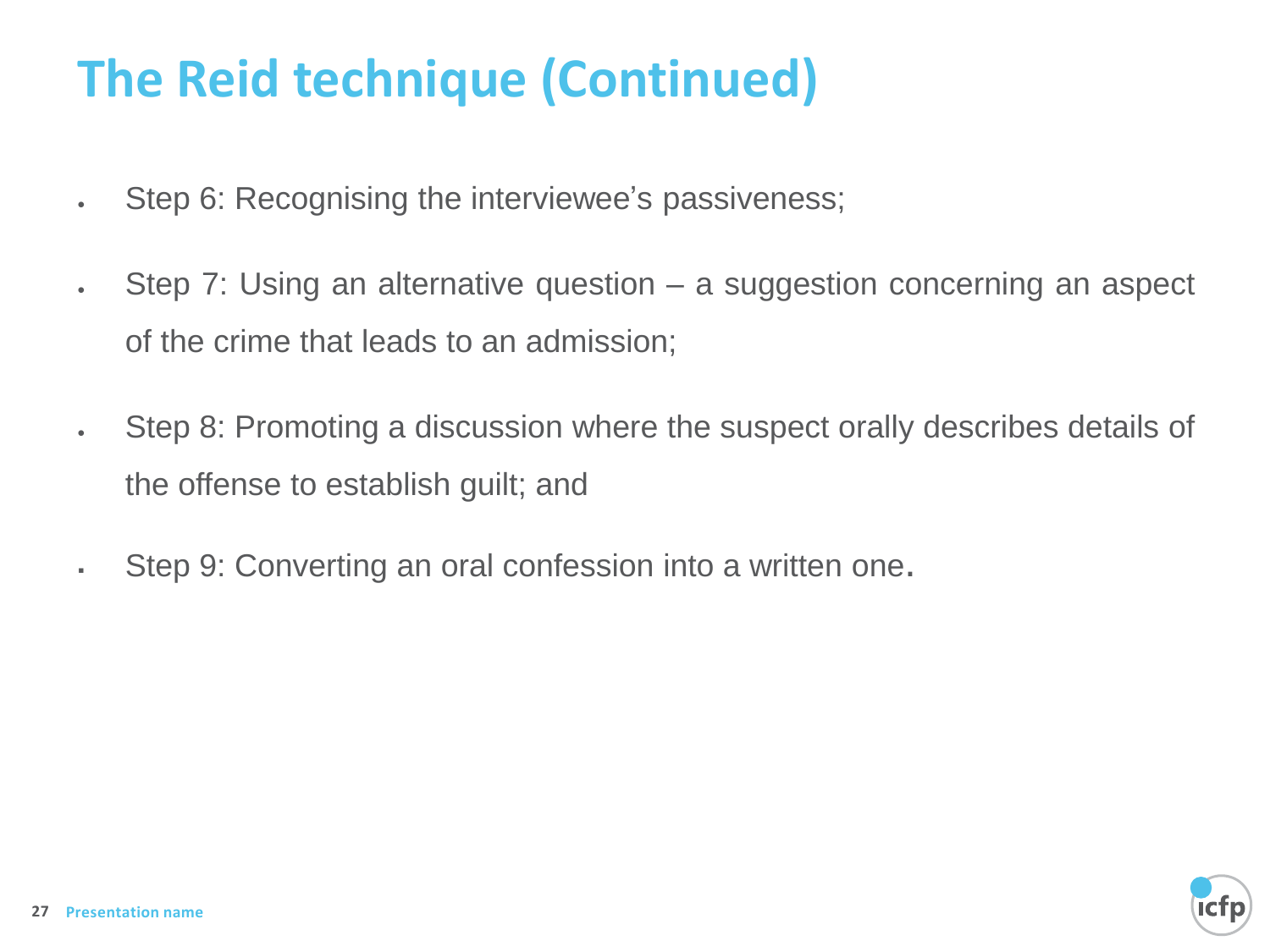# **The Reid technique (cont.)**

- Critique:
- . BAI not reliable
- BAI performed by people who are not psychologists
- $\cdot$  9 steps intimidating
- $\cdot$  9 steps evidence 1<sup>st</sup>, questions later (vs investigative interviewing techniques)
- 9 steps inhumane (average interview 16 hours long in USA, deprivation of water, use of minimisation)



▪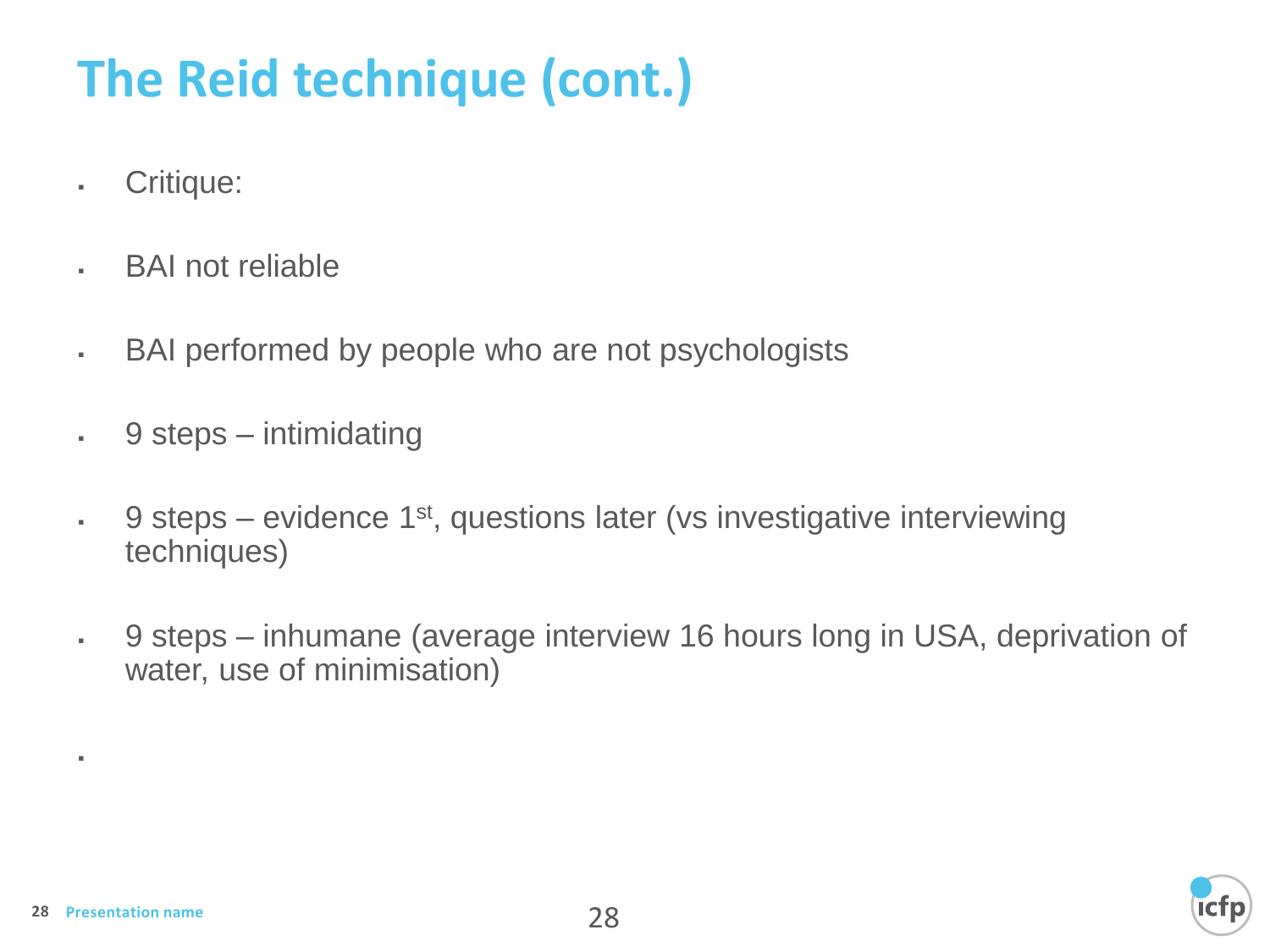## **The Person-centred approach**

- **EXECT** Developed by Carl Rogers (Rogers) within a psychotherapeutic context
- Has since been extended beyond psychotherapy
- Involves "seeing" the true self through the eyes of another (selfactualisation)
- To achieve this form of self-actualisation, the variables of empathy, congruency and unconditional positive regard is employed by the interviewer
- Interviewer should acknowledge and "move beyond" his own subjective nature due to personal bias, needs, priorities, prejudices and expectations
- How? By applying empathy, congruency and unconditional acceptance

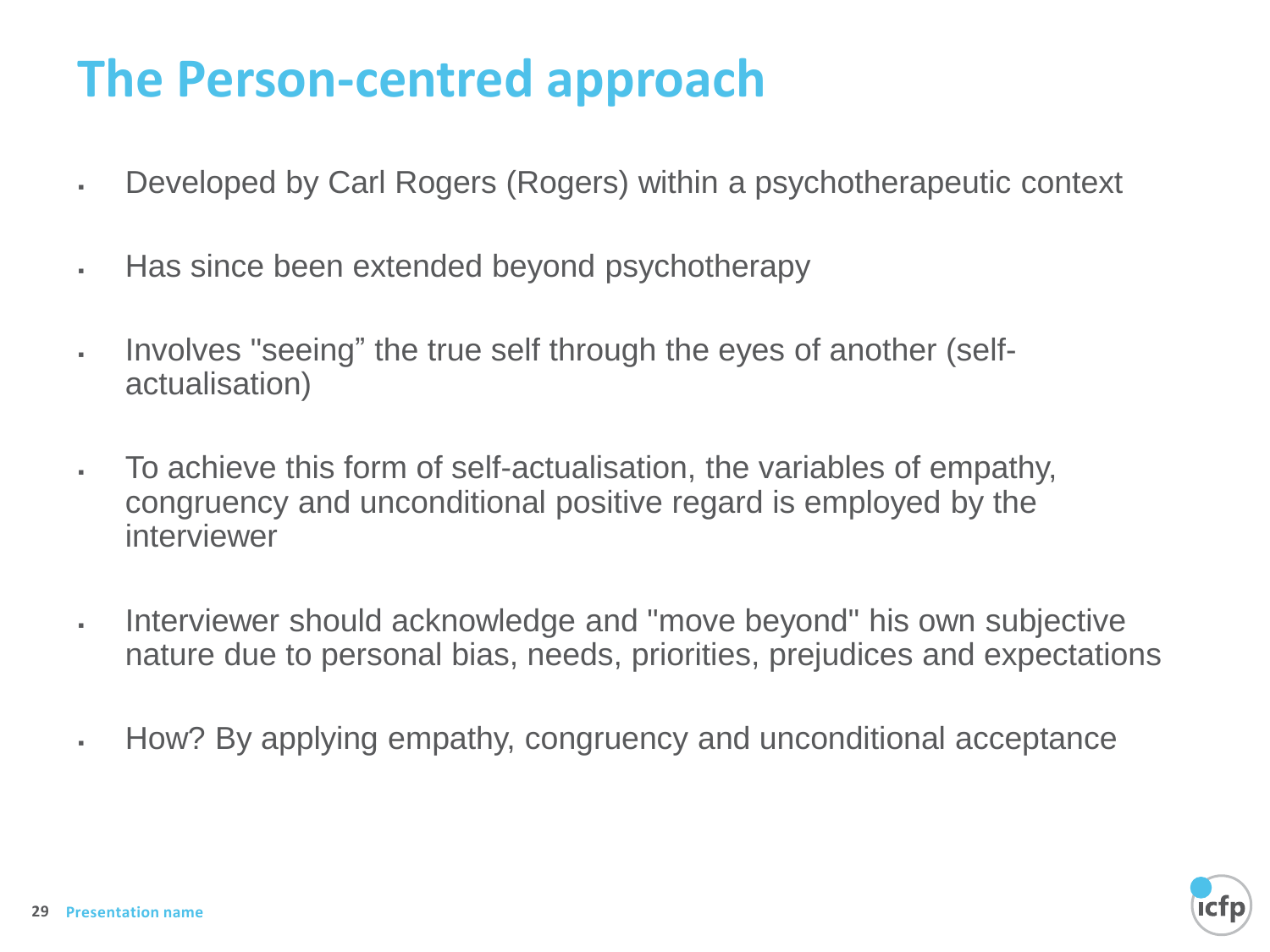## **How do we determine the "best" interviewing technique?**

- There isn't such a thing as the "best" or "right" interviewing technique
- Each technique has its own unique approach and strengths
- However, the particular technique must be in line with the relevant law aspects. If not, the evidence obtained from an interview might be deemed inadmissible in a court of law and render the investigation fruitless
- . Relevant law aspects:
- ❑ Bill of Rights (The Constitution): Section 10 Human dignity, Section 12 Freedom and security of the person, Section 14 – Privacy, Section 35 – Arrested, detained and accused person;
- ❑ Law of Evidence: Admissions and confessions

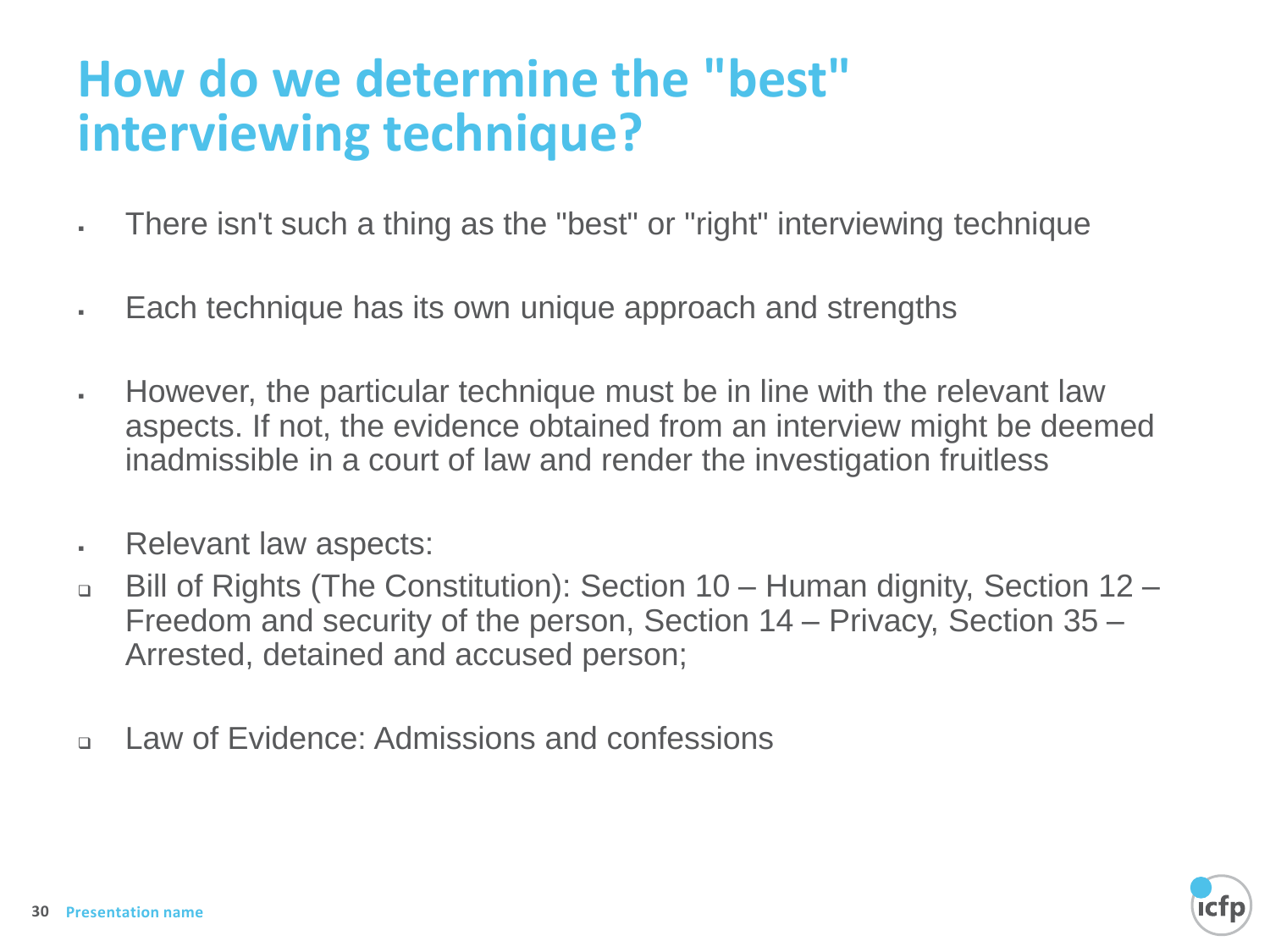## **How do we determine the "best" interviewing technique? (Cont.)**

- ❑ CPA: Section 213 Written and oral statements, Section 217 Admissions/confessions must be done freely and voluntarily, in sound and sober senses, and without undue influence
- ❑ Labour law Bill of Rights Section 23 (1) & LRA Section 186: Fair labour practices

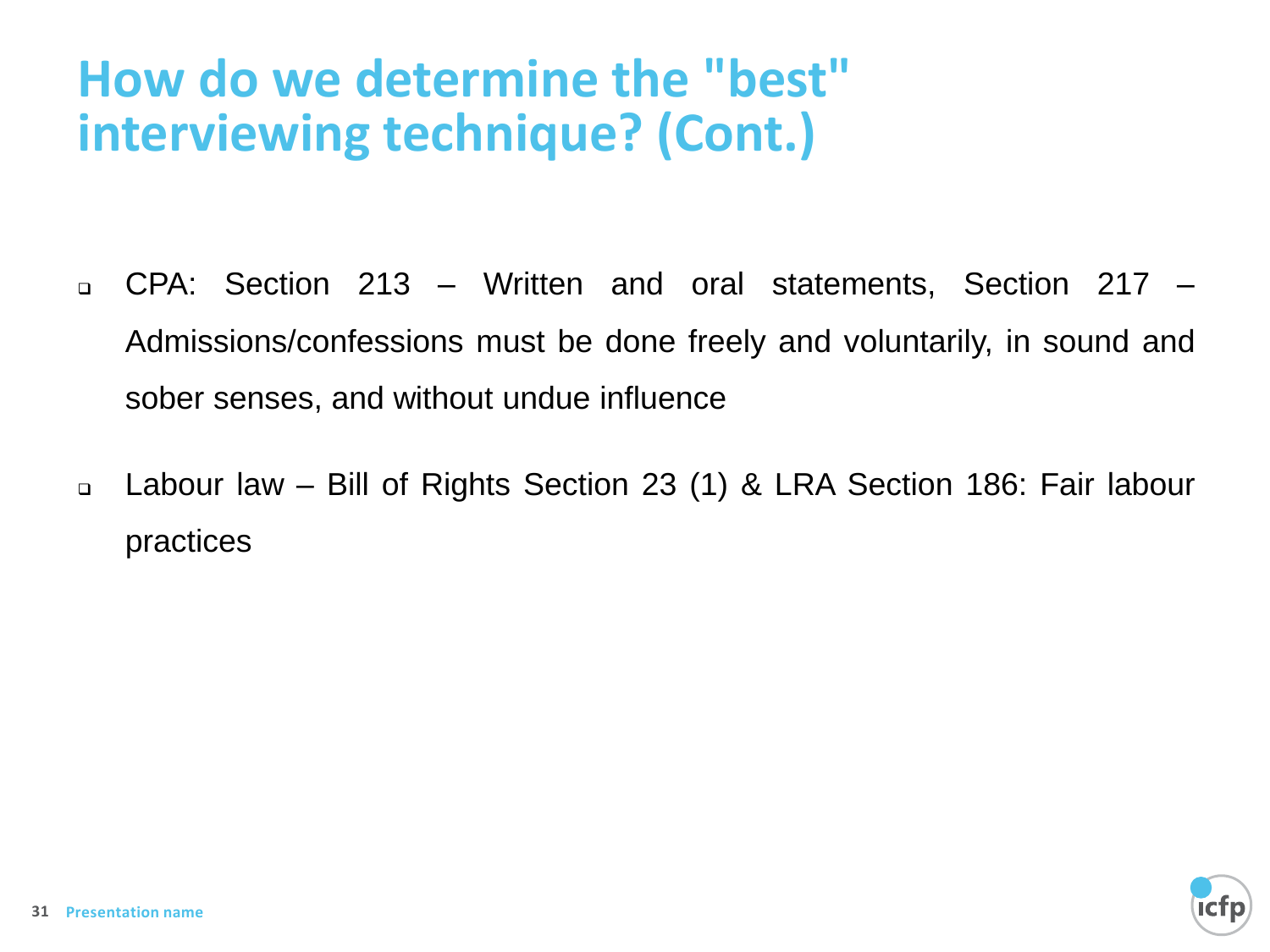## **How do we determine the "best" interviewing technique? (Cont.)**

- Also NB what academic literature says. Remember:
- $\blacksquare$  Extensive UK inquiries = challenged the notion that forensic interviews consist of difficult encounters with suspects who resist confessing to crimes unless they are forced to do so by the interviewer.
- **On the contrary, UK researchers have found that the majority of forensic** interviews involve "relatively simple and straightforward interchanges with reasonably compliant suspects"
- The interviewees were "such co-operative individuals that they should have presented no serious difficulties to a moderately competent interviewer"
- Vs Confession-seeking interviews

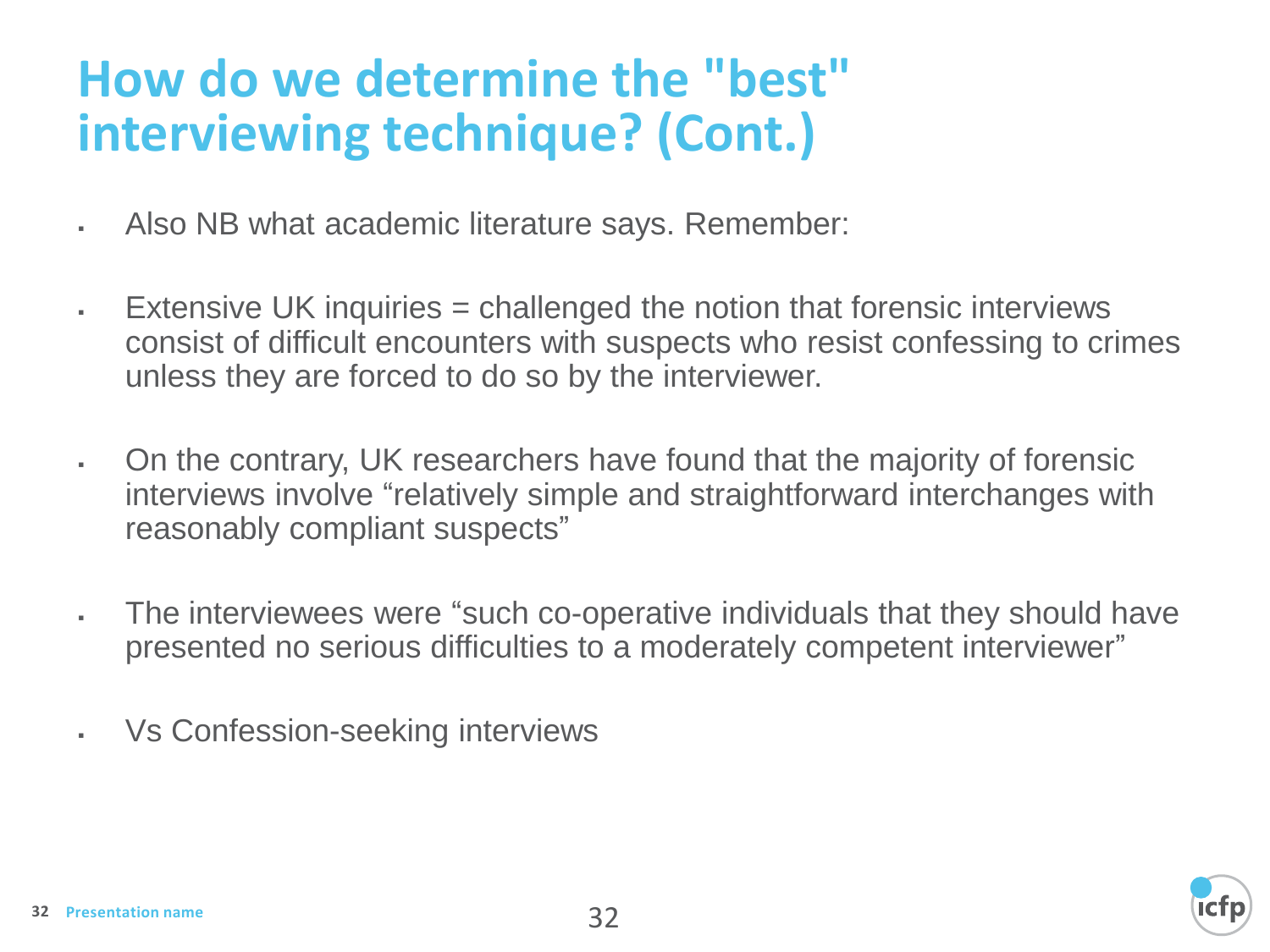## **"Homework"**

- Eavesdrop on a conversation between two people: you friends, acquaintances or even strangers. The conversation may be about anything. It is, however, important that the relevant persons are not aware that you are listening in. Do the following:
- 1. Write down the conversation. It should be at least two pages long.
- 2. Discuss whether active listening by both parties was present.
- 3. Discuss whether the three elements of the person-centred approach were present. Motivate.

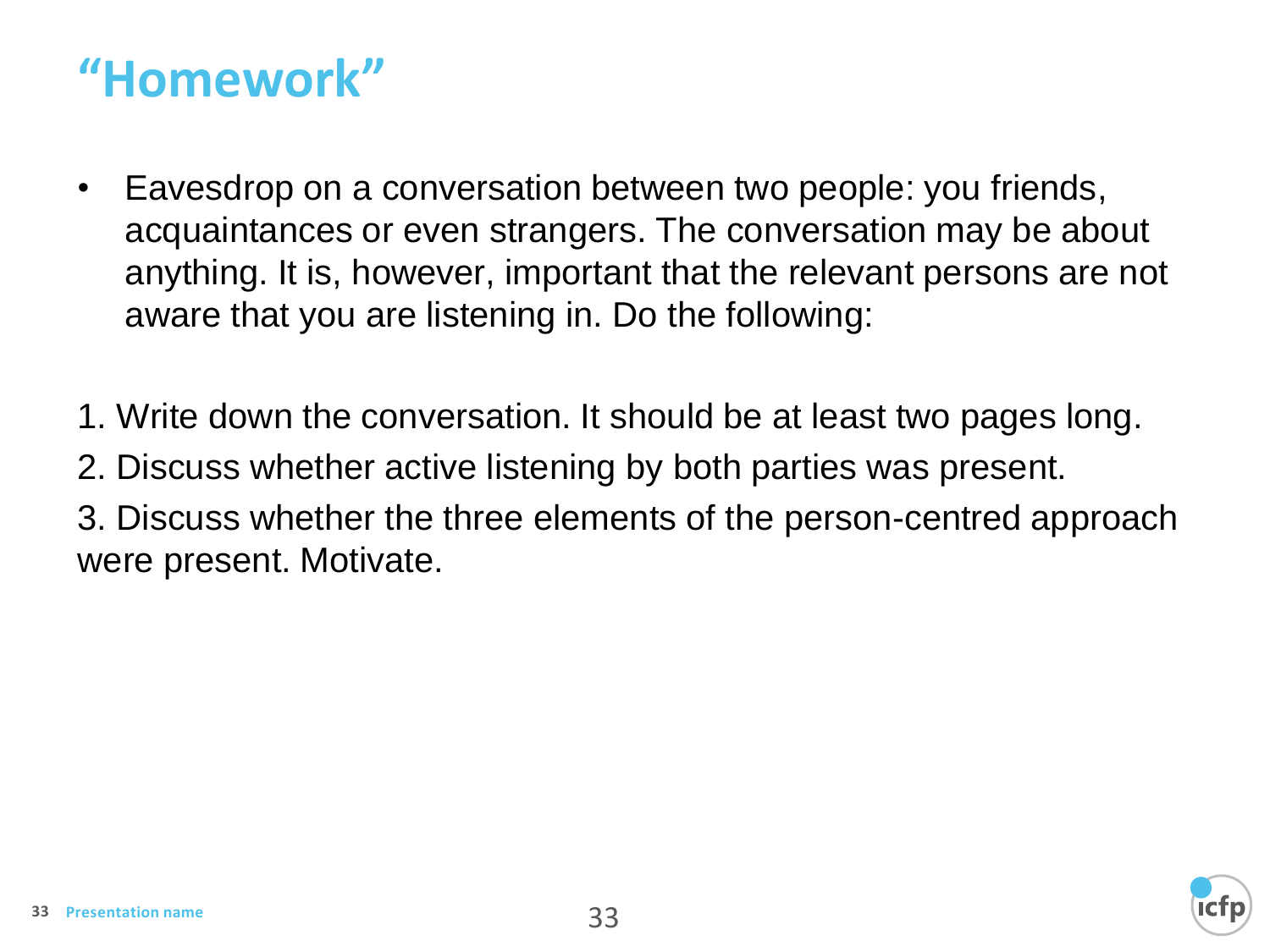#### **Quote of the day**

# ▪ "Don't give sweet talk, but sour performance."

-Anon